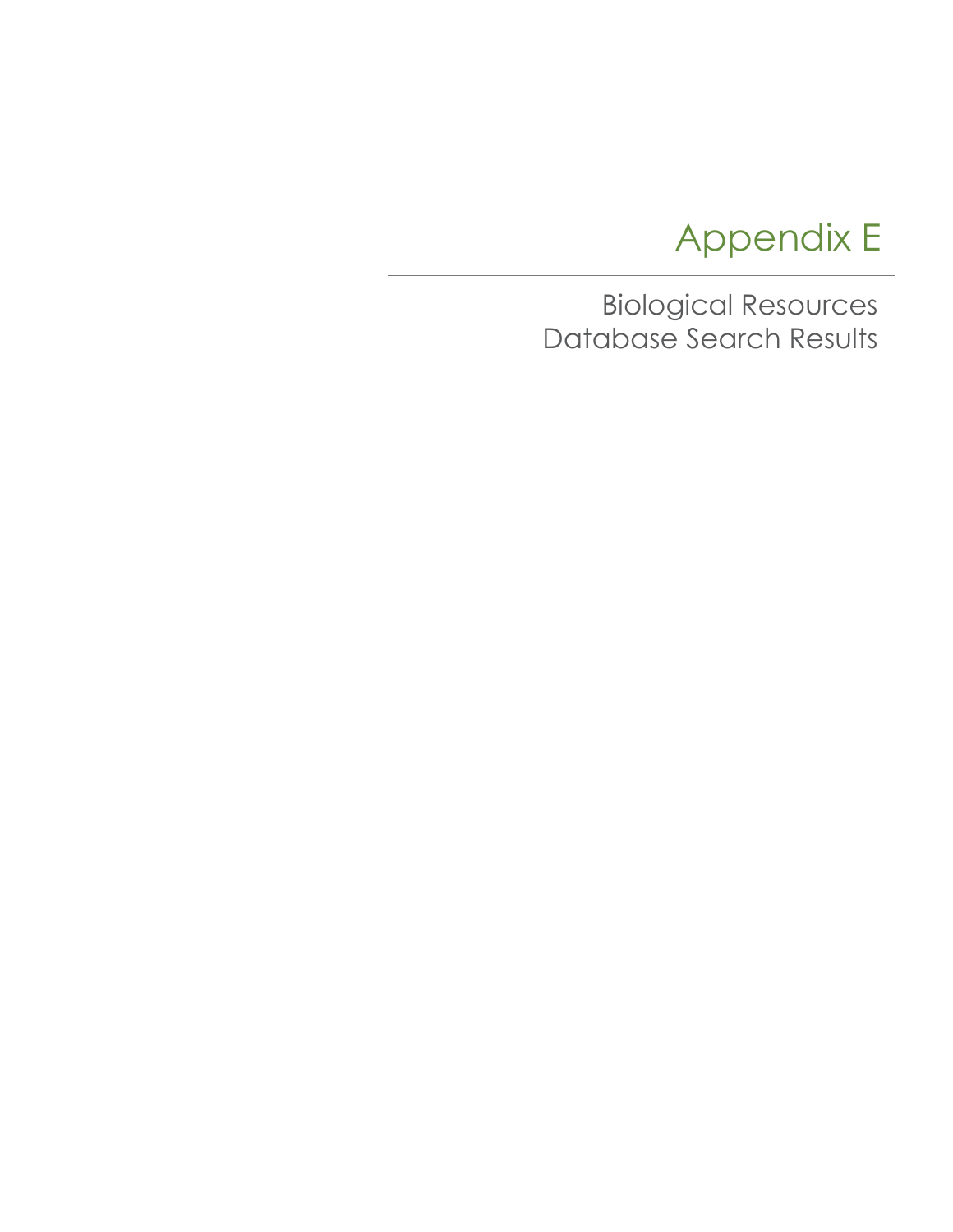| <b>Scientific</b><br><b>Name/Common Name</b> | FESA/CESA/<br><b>CRPR or Other</b><br><b>State Status</b> | <b>General Habitat Description</b>                                                                                                                                                                                                                                                                                                                                                                                                                                                                                                                                                                                                                                                                                                                                                                                                                   | <b>Potential to</b><br>Occur      | <b>Rationale</b>                                                                                                                                                                                                                                                                                                                                                                                                                                                                                                                                                                                                                                                |
|----------------------------------------------|-----------------------------------------------------------|------------------------------------------------------------------------------------------------------------------------------------------------------------------------------------------------------------------------------------------------------------------------------------------------------------------------------------------------------------------------------------------------------------------------------------------------------------------------------------------------------------------------------------------------------------------------------------------------------------------------------------------------------------------------------------------------------------------------------------------------------------------------------------------------------------------------------------------------------|-----------------------------------|-----------------------------------------------------------------------------------------------------------------------------------------------------------------------------------------------------------------------------------------------------------------------------------------------------------------------------------------------------------------------------------------------------------------------------------------------------------------------------------------------------------------------------------------------------------------------------------------------------------------------------------------------------------------|
| <b>Invertebrates</b>                         |                                                           |                                                                                                                                                                                                                                                                                                                                                                                                                                                                                                                                                                                                                                                                                                                                                                                                                                                      |                                   |                                                                                                                                                                                                                                                                                                                                                                                                                                                                                                                                                                                                                                                                 |
| Danaus plexippus<br>monarch butterfly        | Candidate FE/                                             | The federal listing on December 17, 2020 was for<br>overwintering populations of Monarch butterflies<br>that roost in wind protected tree groves, especially<br>with Eucalyptus sp., and species of pine or cypress<br>with nectar and water sources nearby. Winter roost<br>sites extend along the coast from Mendocino<br>County to Baja California. As caterpillars, monarchs<br>feed exclusively on the leaves of milkweed<br>(Asclepias sp.) (Nial et al. 2019; USFWS 2020).<br>Monarch butterfly migration routes pass east over<br>the Sierra Nevada in the fall and back to the<br>California coast in the spring (USFWS 2020). The<br>overwintering population is located along the Coast<br>while summer breeding areas occur in interior<br>California and North America with spring breeding<br>areas located further east (USFWS 2020). | Will Not Occur<br>(winter roosts) | The project area is outside of the<br>species coastal wintering range. While<br>the species may migrate through or<br>roost within the project area, it will not<br>overwinter in the project area.                                                                                                                                                                                                                                                                                                                                                                                                                                                             |
| <b>Fishes</b>                                |                                                           |                                                                                                                                                                                                                                                                                                                                                                                                                                                                                                                                                                                                                                                                                                                                                                                                                                                      |                                   |                                                                                                                                                                                                                                                                                                                                                                                                                                                                                                                                                                                                                                                                 |
| Catostomus fumeiventris<br>Owens sucker      | $-/-/SSC$                                                 | The Owens sucker is endemic to the Owens River<br>drainage and is widely distributed throughout the<br>Owens Valley. Owens suckers are most abundant in<br>areas with long runs and few riffles. Adults can<br>thrive in lakes and reservoirs, but presumably need<br>gravelly riffles in tributary streams for spawning<br>(Moyle et al. 1995).                                                                                                                                                                                                                                                                                                                                                                                                                                                                                                     | High                              | This species has been documented in<br>and around the City of Bishop in South<br>Fork Bishop Creek and in other<br>hydrologically connected waterways as<br>well as in China Slough. This species<br>could be present occasionally in South<br>Fork Bishop Creek, China Slough, and<br>ditches within the project area. Owens<br>sucker was documented in the segment<br>of China Slough in the City of Bishop<br>just south of the project area in 1985<br>(CDFW 2021) and could be present in<br>the segment of China Slough in the<br>project area (reach that crosses under<br>Sunland Drive). Owens sucker was also<br>documented just west of the project |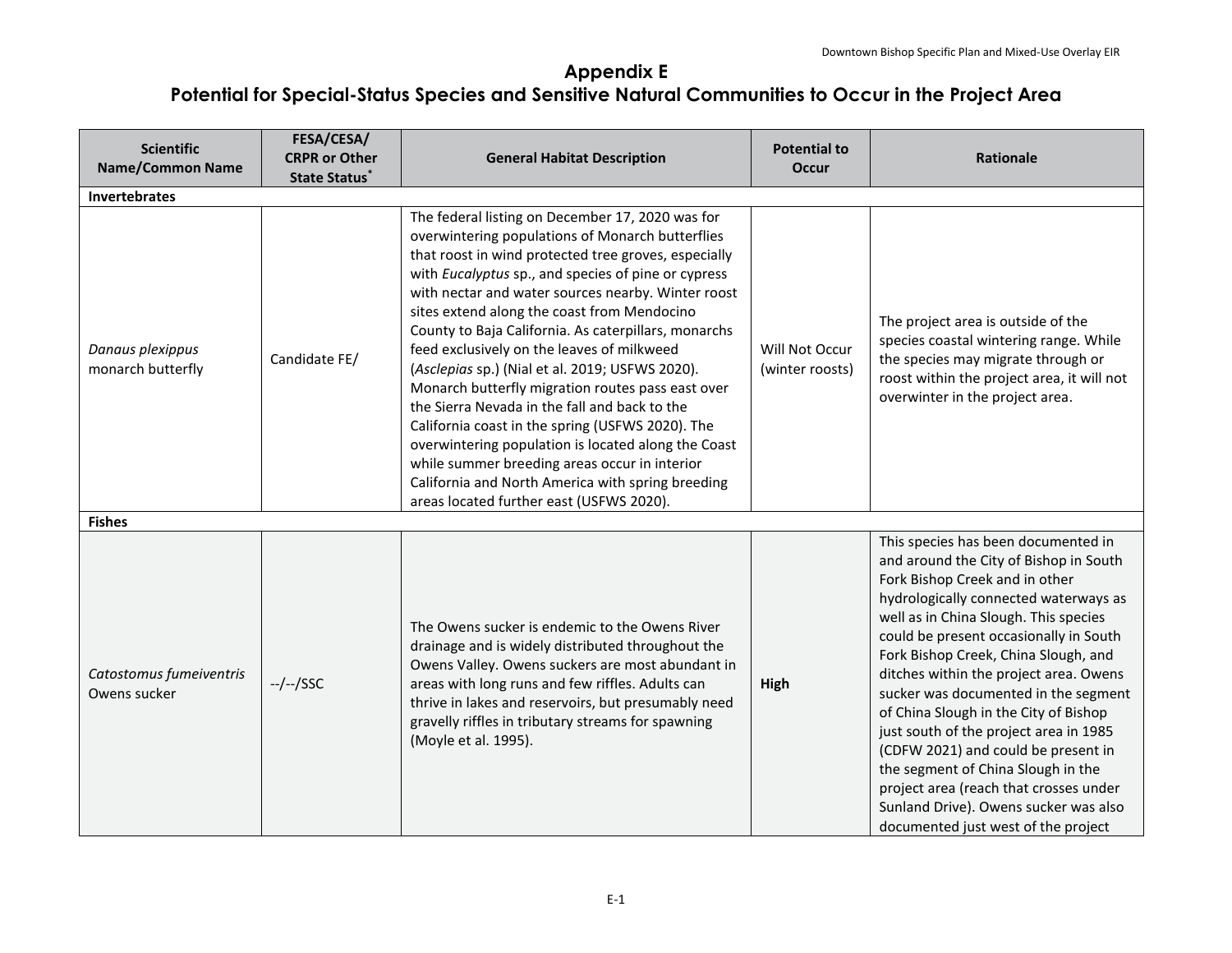| <b>Scientific</b><br><b>Name/Common Name</b>      | FESA/CESA/<br><b>CRPR or Other</b><br><b>State Status</b> | <b>General Habitat Description</b>                                                                                                                                                                                                                                                                                                                                                                                                                                                                                                                                                                                                                                                                                                                                                                                 | <b>Potential to</b><br><b>Occur</b> | <b>Rationale</b>                                                                                                                                                                                                                                                                                                                                                                                                                                                                                                                                                                                                                                                                                                                             |
|---------------------------------------------------|-----------------------------------------------------------|--------------------------------------------------------------------------------------------------------------------------------------------------------------------------------------------------------------------------------------------------------------------------------------------------------------------------------------------------------------------------------------------------------------------------------------------------------------------------------------------------------------------------------------------------------------------------------------------------------------------------------------------------------------------------------------------------------------------------------------------------------------------------------------------------------------------|-------------------------------------|----------------------------------------------------------------------------------------------------------------------------------------------------------------------------------------------------------------------------------------------------------------------------------------------------------------------------------------------------------------------------------------------------------------------------------------------------------------------------------------------------------------------------------------------------------------------------------------------------------------------------------------------------------------------------------------------------------------------------------------------|
|                                                   |                                                           |                                                                                                                                                                                                                                                                                                                                                                                                                                                                                                                                                                                                                                                                                                                                                                                                                    |                                     | area in 1988 in a ditch along Sierra<br>Street (CDFW 2021).                                                                                                                                                                                                                                                                                                                                                                                                                                                                                                                                                                                                                                                                                  |
| Cyprinodon radiosus<br>Owens pupfish              | FE/CE/FP                                                  | Habitat for this species consists of clear, shallow<br>water in spring pools, sloughs, irrigation ditches,<br>swamps, and flooded pastures in the Owens Valley<br>from Fish Slough in Mono County to Lone Pine in<br>Inyo County. It is now confined to several special<br>refuges in the Owens Valley including three in Fish<br>Slough (BLM Spring, BLM Ponds, and Marvin's<br>Marsh), Mule Springs, Warm Springs, and Well 368<br>(USFWS 2009a)                                                                                                                                                                                                                                                                                                                                                                 | Will Not Occur                      | The projects area is outside of the<br>confirmed range of this species, which<br>is confined to a few special refuges.                                                                                                                                                                                                                                                                                                                                                                                                                                                                                                                                                                                                                       |
| Rhinichthys osculus ssp. 2<br>Owens speckled dace | $-/-/SSC$                                                 | The Owens speckled dace has been extirpated from<br>a majority of its historic range; however, three<br>populations remain: in Fish Slough, Round Valley,<br>and in irrigation ditches in and near the City of<br>Bishop. Known to occupy a variety of habitats,<br>ranging from small coldwater streams to hot-spring<br>systems, although they are rarely found in water<br>exceeding 29°C. They currently persist at two Long<br>Valley sites (Whitmore Hot Springs and Little Alkali<br>Lake), one East Fork Owens River site near Benton<br>(a spring on Mathieu Ranch/Lower Marble Creek),<br>and live sites in the northern Owens Valley (North<br>McNally Ditch, North Fork Bishop Creek, irrigation<br>ditch in north Bishop, Lower Horton Creek, and<br>Lower Pine and Rock creeks) (Moyle et al. 1995). | High                                | This species has been documented in<br>and around the City of Bishop in South<br>Fork Bishop Creek and in other<br>hydrologically connected waterways as<br>well as in China Slough. This species<br>could be present occasionally in South<br>Fork Bishop Creek, China Slough, and<br>ditches within the project area. Owens<br>speckled dace was documented in the<br>segment of China Slough in the City of<br>Bishop just south of the project area in<br>1985 (CDFW 2021) and could be<br>present in the segment of China Slough<br>in the project area (reach that crosses<br>under Sunland Drive). Owens speckled<br>dace was also documented just west of<br>the project area in 1988 in a ditch along<br>Sierra Street (CDFW 2021). |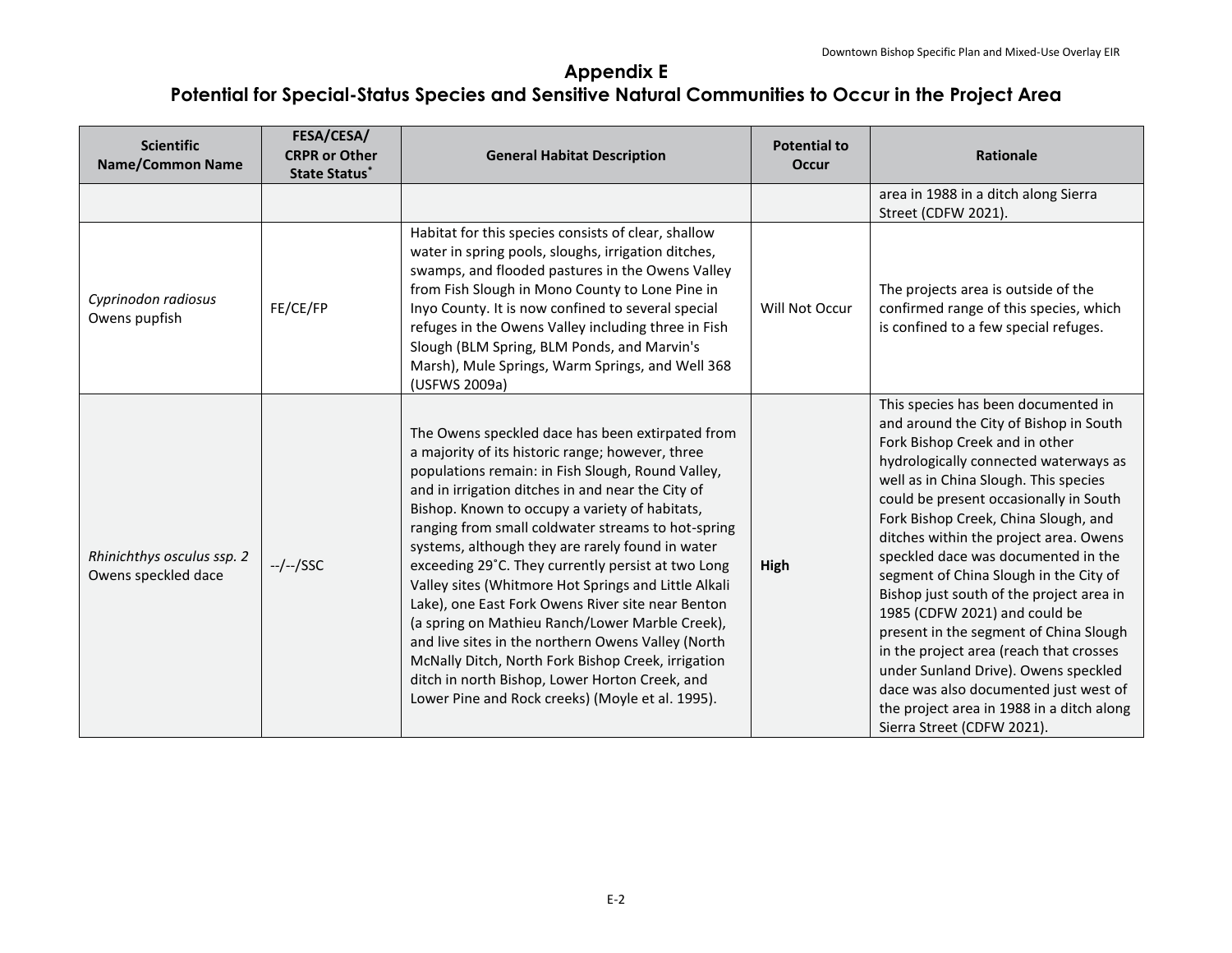| <b>Scientific</b><br><b>Name/Common Name</b>         | FESA/CESA/<br><b>CRPR or Other</b><br><b>State Status</b> | <b>General Habitat Description</b>                                                                                                                                                                                                                                                                                                                                                                                                                                                                  | <b>Potential to</b><br><b>Occur</b> | Rationale                                                                                                                                                                                                                                                                                                                              |
|------------------------------------------------------|-----------------------------------------------------------|-----------------------------------------------------------------------------------------------------------------------------------------------------------------------------------------------------------------------------------------------------------------------------------------------------------------------------------------------------------------------------------------------------------------------------------------------------------------------------------------------------|-------------------------------------|----------------------------------------------------------------------------------------------------------------------------------------------------------------------------------------------------------------------------------------------------------------------------------------------------------------------------------------|
| Siphateles bicolor snyderi<br>Owens tui chub         | $FE/CE$ /--                                               | As of the late 2000s, this subspecies was extant in<br>six isolated sites, all of which were artificially<br>created or altered in some fashion. Currently found<br>in Hot Creek headwaters, Little Hot Creek Pond,<br>Upper Owens Gorge below Long Valley Dam, Mule<br>Spring, White Mountain Research Station, and<br>Sotcher Lake. Requires clear, clean water, adequate<br>cover, and aquatic vegetation. (USFWS 2009b).                                                                        | Will Not Occur                      | The projects area is outside of the<br>confirmed range of this species, which<br>is confined to a very limited range.                                                                                                                                                                                                                  |
| <b>Amphibians</b>                                    |                                                           |                                                                                                                                                                                                                                                                                                                                                                                                                                                                                                     |                                     |                                                                                                                                                                                                                                                                                                                                        |
| Anaxyrus canorus<br>Yosemite toad                    | $FT/-$ /SSC                                               | A high elevation toad that breeds in wet meadows<br>and snowmelt pools from 1,460 -3,360 m. This<br>species has a maximum known upland movement of<br>1.09 miles from breeding ponds. In uplands,<br>springheads and seeps are important upland habitat<br>for this species. They also utilize ground cover, such<br>as mammal burrows, logs, rocks (USFWS 2016).                                                                                                                                   | Will Not Occur                      | The project area lacks suitable breeding<br>or upland habitat and there are no<br>reported occurrences of this species in<br>the CNDDB in the Owens Valley (CDFW<br>$2021$ ).                                                                                                                                                          |
| Lithobates pipiens<br>northern leopard frog          | --/--/SSC                                                 | The northern leopard frog is highly aquatic and<br>found in or near quiet, permanent, and semi-<br>permanent water in many habitats with shoreline<br>cover and submerged and emergent aquatic<br>vegetation. In the southern part of the state, this<br>species occurs along the Colorado River and in<br>irrigated portions of Imperial, Tulare, and Kern cos.<br>In northern California, the leopard frog is<br>established in Modoc Co. and possibly eastern<br>Lassen Co (Zeiner et al. 1990). | Will Not Occur                      | The project area is outside of the<br>confirmed range of this species, which<br>is confined to Modoc County and Lassen<br>County in Northern California. There are<br>three reported occurrences of northern<br>leopard frog within 5-miles of Bishop;<br>however, these occurrences are dated<br>to 1953, 1960, and 1960 (CDFW 2021). |
| Rana sierrae<br>Sierra Nevada yellow-<br>legged frog | FE/CT/WL                                                  | A high elevation frog that requires permanent water<br>bodies that do not freeze solid over winter, which<br>may include lakes, streams, tarns, perennial plunge<br>pools in intermittent streams. Aquatic habitat for<br>overwintering must be a minimum of 5.6 feet, but<br>8.2 feet or deeper or other habitat structures is<br>preferred to avoid freezing conditions<br>(USFWS 2016). Tadpoles require two years to                                                                            | Will Not Occur                      | The project area lacks suitable aquatic<br>habitat, and the project area is outside<br>of the known range of this species.<br>There are no reported occurrences of<br>this species in the floor of the Owens<br>Valley in the CNDDB (CDFW 2021).                                                                                       |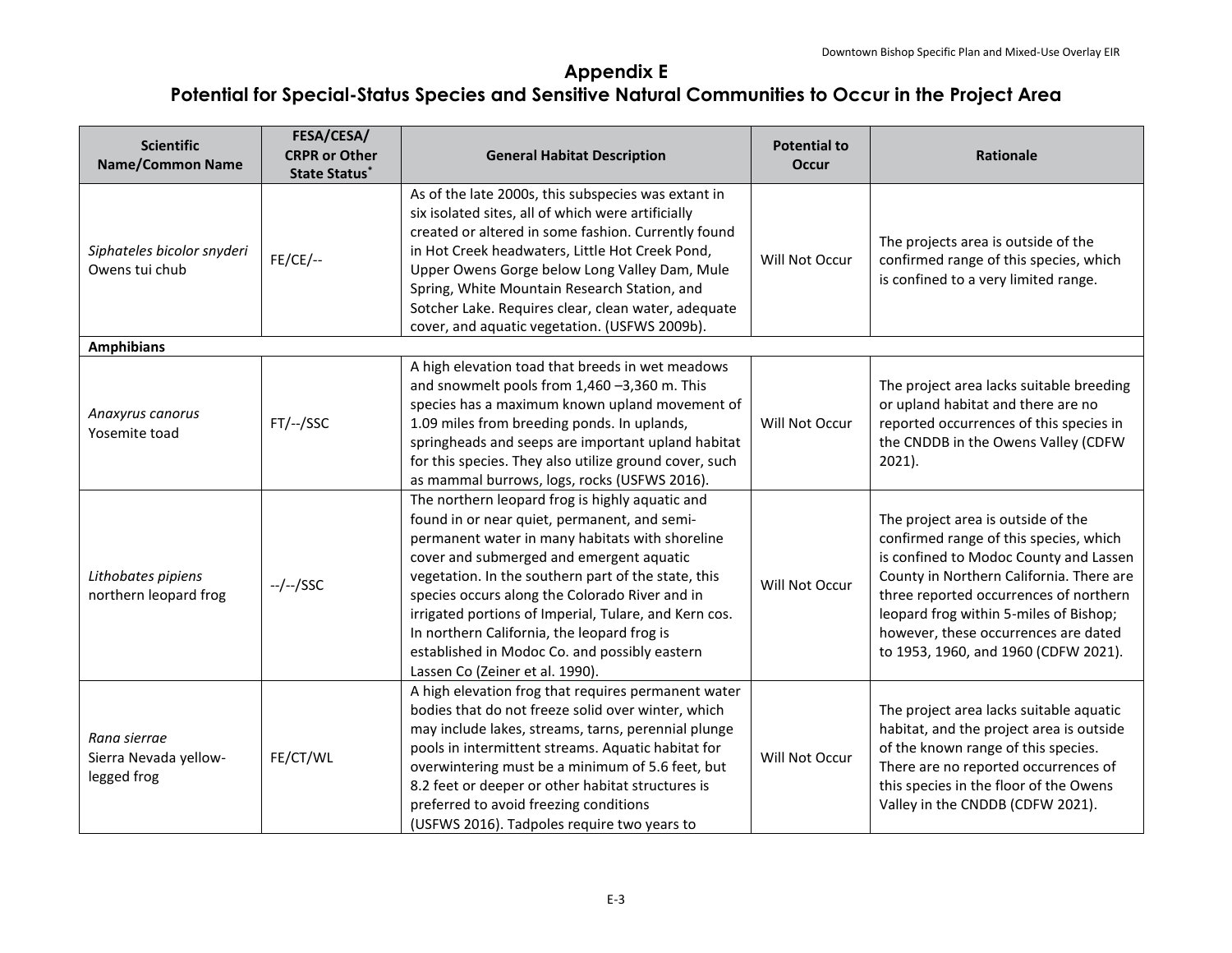| <b>Scientific</b><br><b>Name/Common Name</b>     | FESA/CESA/<br><b>CRPR or Other</b><br><b>State Status</b> * | <b>General Habitat Description</b>                                                                                                                                                                                                                                                                                                                                                 | <b>Potential to</b><br><b>Occur</b> | <b>Rationale</b>                                                                                                                                                                                                                                                                                                                                                                                                                                                                                                                                                               |
|--------------------------------------------------|-------------------------------------------------------------|------------------------------------------------------------------------------------------------------------------------------------------------------------------------------------------------------------------------------------------------------------------------------------------------------------------------------------------------------------------------------------|-------------------------------------|--------------------------------------------------------------------------------------------------------------------------------------------------------------------------------------------------------------------------------------------------------------------------------------------------------------------------------------------------------------------------------------------------------------------------------------------------------------------------------------------------------------------------------------------------------------------------------|
|                                                  |                                                             | develop, so water bodies that do not freeze solid or<br>dry up during normal years are essential (USFWS<br>2016). This species has a maximum known upland<br>movement of 82 feet from streams and up to<br>984 feet between water bodies around lakes<br>(USFWS 2016).                                                                                                             |                                     |                                                                                                                                                                                                                                                                                                                                                                                                                                                                                                                                                                                |
| <b>Reptiles</b>                                  |                                                             |                                                                                                                                                                                                                                                                                                                                                                                    |                                     |                                                                                                                                                                                                                                                                                                                                                                                                                                                                                                                                                                                |
| Elgaria panamintina<br>Panamint alligator lizard | --/--/SSC                                                   | The Panamint alligator lizard occurs only in Inyo and<br>southeastern Mono counties. It has been found in<br>the White and Inyo mountains to the north and<br>west and in the Panamint range to the south and<br>east. Elevations range from 960-2290 m. Found near<br>permanent water in canyons, damp gullies, and<br>rocky areas near dense vegetation (Zeiner et al.<br>1990). | Will Not Occur                      | There is no suitable habitat on or near<br>the project area. The closest reported<br>occurrences in CNDDB are over 5 miles<br>east of the project area in Poleta<br>Canyon (CDFW 2021).                                                                                                                                                                                                                                                                                                                                                                                        |
| <b>Birds</b>                                     |                                                             |                                                                                                                                                                                                                                                                                                                                                                                    |                                     |                                                                                                                                                                                                                                                                                                                                                                                                                                                                                                                                                                                |
| Accipiter cooperii<br>Cooper's hawk              | --/--/WL                                                    | Nests in woodlands and urban trees. Preys on<br>medium-sized birds and small mammals. Forages in<br>open woodland and habitat edges (Zeiner et al.<br>1990).                                                                                                                                                                                                                       | High                                | The urban trees in and adjacent to the<br>project area provide suitable habitat.<br>The nearest reported occurrence of<br>Cooper's hawk in the CNDDB is<br>approximately 14.3 miles south of the<br>project area in riparian habitat (CDFW<br>2021). However, there is an observation<br>of Cooper's hawk reported in iNaturalist<br>from February 2021 within the project<br>area (iNaturalist 2021). A Cooper's<br>hawk was observed perching in a tree<br>next to an undeveloped lot along the<br>south side of MacIver Street between<br>N. Main Street and Spruce Street. |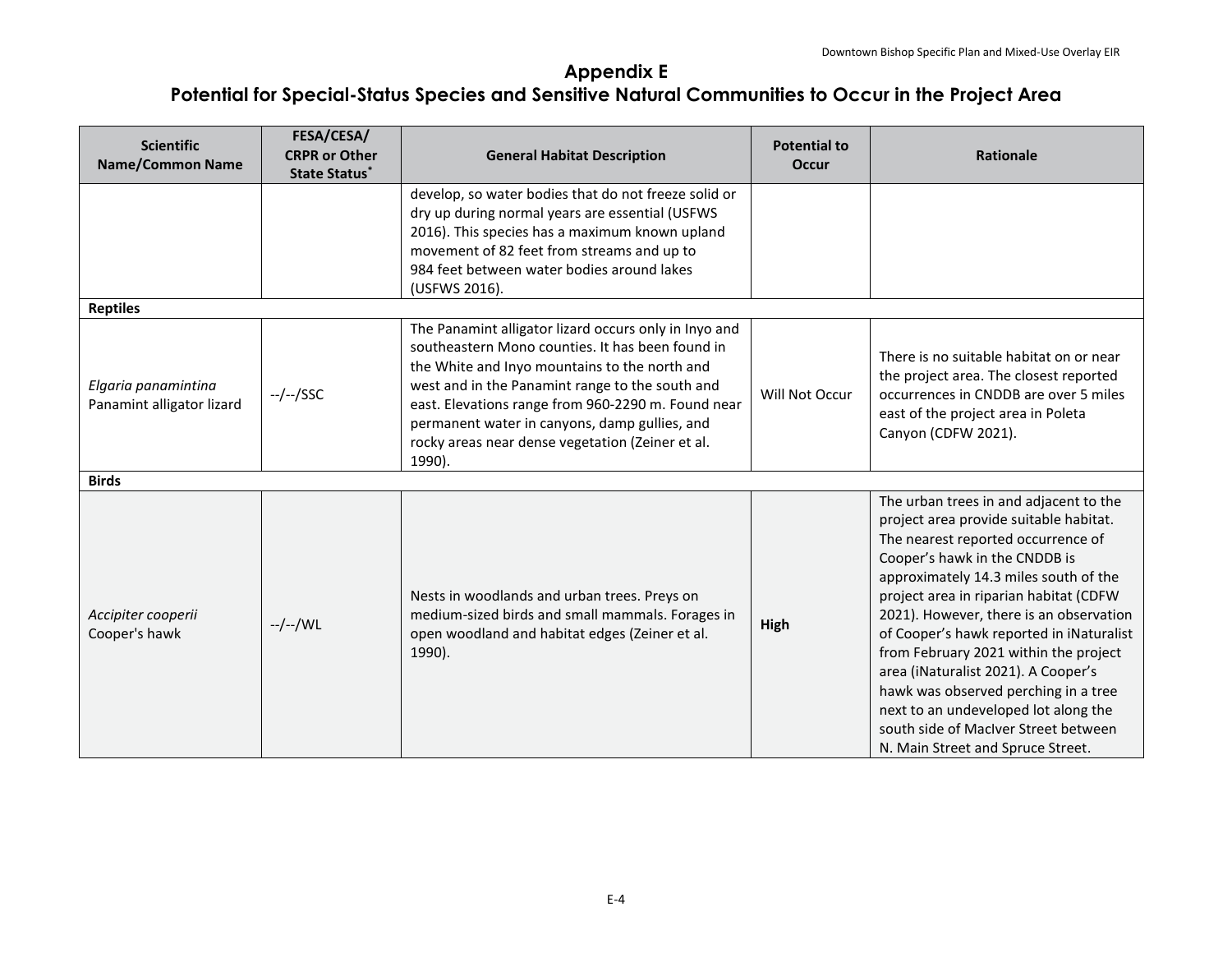| <b>Scientific</b><br><b>Name/Common Name</b> | FESA/CESA/<br><b>CRPR or Other</b><br><b>State Status</b> * | <b>General Habitat Description</b>                                                                                                                                                                                                                                                                                                                                                                                           | <b>Potential to</b><br><b>Occur</b> | <b>Rationale</b>                                                                                                                                                                                                                                                                                                                                                                                                                                                                                                                                  |
|----------------------------------------------|-------------------------------------------------------------|------------------------------------------------------------------------------------------------------------------------------------------------------------------------------------------------------------------------------------------------------------------------------------------------------------------------------------------------------------------------------------------------------------------------------|-------------------------------------|---------------------------------------------------------------------------------------------------------------------------------------------------------------------------------------------------------------------------------------------------------------------------------------------------------------------------------------------------------------------------------------------------------------------------------------------------------------------------------------------------------------------------------------------------|
| Accipiter gentilis<br>northern goshawk       | --/--/SSC                                                   | Nests and forages in mature and old-growth forest<br>stands in a broad range of conifer and coniferous<br>hardwood types, including Pacific Ponderosa,<br>Jeffrey and lodgepole pine, mixed conifer, firs, and<br>pinyon-juniper with relatively dense canopies. May<br>also forage in meadow edges and open sagebrush.<br>Nesting and fledgling period: March 1 - August 15<br>(Woodbridge and Hargis 2006).                | Will not occur                      | The project area lacks suitable mature<br>or old growth forest habitat.                                                                                                                                                                                                                                                                                                                                                                                                                                                                           |
| Aquila chrysaetos<br>Golden eagle            | $-/-/FP$                                                    | Typically occurs in rolling foothills, mountain areas,<br>deserts, and other open habitats up to 3,822 m<br>amsl. Typically nests on cliff ledges or large trees in<br>open areas in canyons. Will occasionally use other<br>tall structures for nesting, such as electrical<br>transmission towers. Prey consists mostly of<br>rodents, carrion, birds, reptiles, and occasionally<br>small livestock (Zeiner et al. 1990). | Not expected                        | The project area does not provide<br>suitable open nesting or foraging<br>habitat. There is one recorded<br>occurrence in the CNDDB of the species<br>in the entire Owen's Valley area dated<br>to 1987 (CDFW 2021). A golden eagle<br>was observed perching on a utility pole<br>in 2011 approximately 3.5 miles east of<br>the project area and documented in<br>iNaturalist (iNaturalist 2021) so this<br>species likely occasionally flies through<br>the project area but would not be<br>expected to nest or forage in the<br>project area. |
| Asio otus<br>long-eared owl                  | --/--/SSC                                                   | Requires riparian habitat for roosting and nesting.<br>Typically nests in open forests, such as conifer, oak<br>or pinyon-juniper forests, or in dense forests on the<br>edge of grasslands or another open habitat. Will<br>nest in old hawk or corvid nests, squirrel nests,<br>woodrat nests or mistletoe brooms (Shuford and<br>Gardali 2008). Usually forages in open habitat and<br>rarely in wooded areas.            | Will not occur                      | The project area does not provide<br>suitable open nesting or foraging<br>habitat. There is one recorded<br>occurrence of the species in the entire<br>Owen's Valley area dated to 1937<br>(CDFW 2021) and no records in<br>iNaturalist in and around the City of<br>Bishop (iNaturalist 2021).                                                                                                                                                                                                                                                   |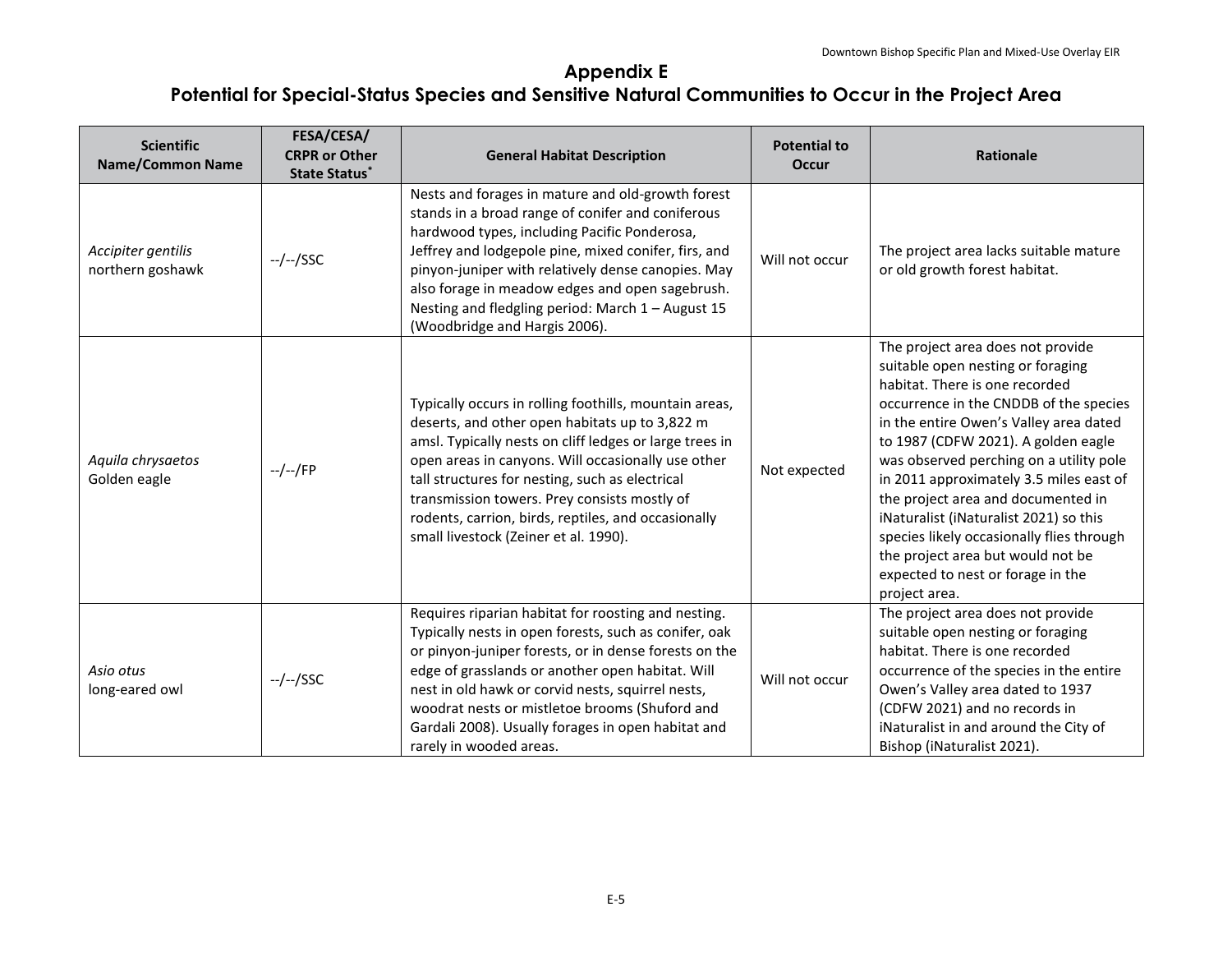| <b>Scientific</b><br><b>Name/Common Name</b> | FESA/CESA/<br><b>CRPR or Other</b><br><b>State Status</b> * | <b>General Habitat Description</b>                                                                                                                                                                                                                                                                                                                                                                                                                                                                                                                                                                                                                                                                                                                                                              | <b>Potential to</b><br><b>Occur</b> | <b>Rationale</b>                                                                                                                                                                                                                                                                                                                                                                                                                                                                                                                                                                             |
|----------------------------------------------|-------------------------------------------------------------|-------------------------------------------------------------------------------------------------------------------------------------------------------------------------------------------------------------------------------------------------------------------------------------------------------------------------------------------------------------------------------------------------------------------------------------------------------------------------------------------------------------------------------------------------------------------------------------------------------------------------------------------------------------------------------------------------------------------------------------------------------------------------------------------------|-------------------------------------|----------------------------------------------------------------------------------------------------------------------------------------------------------------------------------------------------------------------------------------------------------------------------------------------------------------------------------------------------------------------------------------------------------------------------------------------------------------------------------------------------------------------------------------------------------------------------------------------|
| Athene cunicularia<br>burrowing owl          | $-/-/SSC$                                                   | Inhabits open habitats including arid grasslands,<br>pastures, disturbed areas, and deserts. Occupies<br>burrows of small mammals, especially California<br>ground squirrel (Otospermophilus beecheyi), or<br>artificial burrows such as pipes and culverts. Hunts<br>from low perches, fence posts, and mounds. Breeds<br>from March through August (CDFW 2012).                                                                                                                                                                                                                                                                                                                                                                                                                               | Will not occur                      | The project area does not provide<br>suitable nesting or foraging habitat. The<br>parcels are too small in size to support<br>burrowing owl foraging and are<br>bordered by development. In addition,<br>this species is not currently known to<br>occur in and around the City of Bishop<br>(CDFW 2021; iNaturalist 2021).                                                                                                                                                                                                                                                                  |
| Buteo swainsoni<br>Swainson's hawk           | $-$ /CT/ $-$                                                | Forages in grasslands, suitable grain or alfalfa fields,<br>or livestock pastures adjacent to nesting habitat.<br>Swainson's hawks forage opportunistically over a<br>large area, soaring up to 10 miles from the nest to<br>hunt small mammals and insects in agricultural<br>fields and grasslands (Estep 1989). Suitable foraging<br>habitat is open, with low vegetation (less than<br>12 inches) and abundant prey. Foraging activity is<br>highest in agricultural fields during activities that<br>drive prey into the open such as harvesting, disking,<br>flooding, and burning. Swainson's hawk nests are<br>usually located in trees near the edges of riparian<br>stands, in lone trees or groves of trees in<br>agricultural fields, and in mature roadside trees.<br>(CDFW 1994). | <b>May Occur</b>                    | The project area provides suitable<br>nesting habitat in mature trees and is<br>located adjacent to agricultural fields<br>suitable for foraging. The nearest<br>reported occurrence for this species in<br>the CNDDB is 3.3 miles northeast of the<br>project area in a cottonwood tree. The<br>record is from 2017 (CDFW 2021). This<br>species has been documented flying<br>and perching on utility poles in and<br>around the City of Bishop in iNaturalist<br>but there are no observations of nesting<br>Swainson's hawks in the City of Bishop<br>in iNaturalist (iNaturalist 2021). |
| Circus hudsonius<br>northern harrier         | --/--/SSC                                                   | Inhabits a variety of treeless habitats including<br>freshwater marsh, brackish- and saltwater marsh,<br>wet meadows, lake margins, grasslands, croplands,<br>desert sinks, and sagebrush flats. Builds nests on<br>large mounds of vegetation between March and<br>August. Forages in most open habitats (Shuford and<br>Gardali 2008).                                                                                                                                                                                                                                                                                                                                                                                                                                                        | Not expected                        | The project area is largely developed<br>and any vacant parcels within the<br>project area contain mature trees and<br>are not suitable nesting habitat for<br>northern harrier. Northern harrier has<br>been observed east of the City of<br>Bishop in wetland areas along the<br>Owens River but has not been<br>documented in the City of Bishop<br>(CDFW 2021; iNaturalist 2021). This<br>species could occasionally fly through                                                                                                                                                         |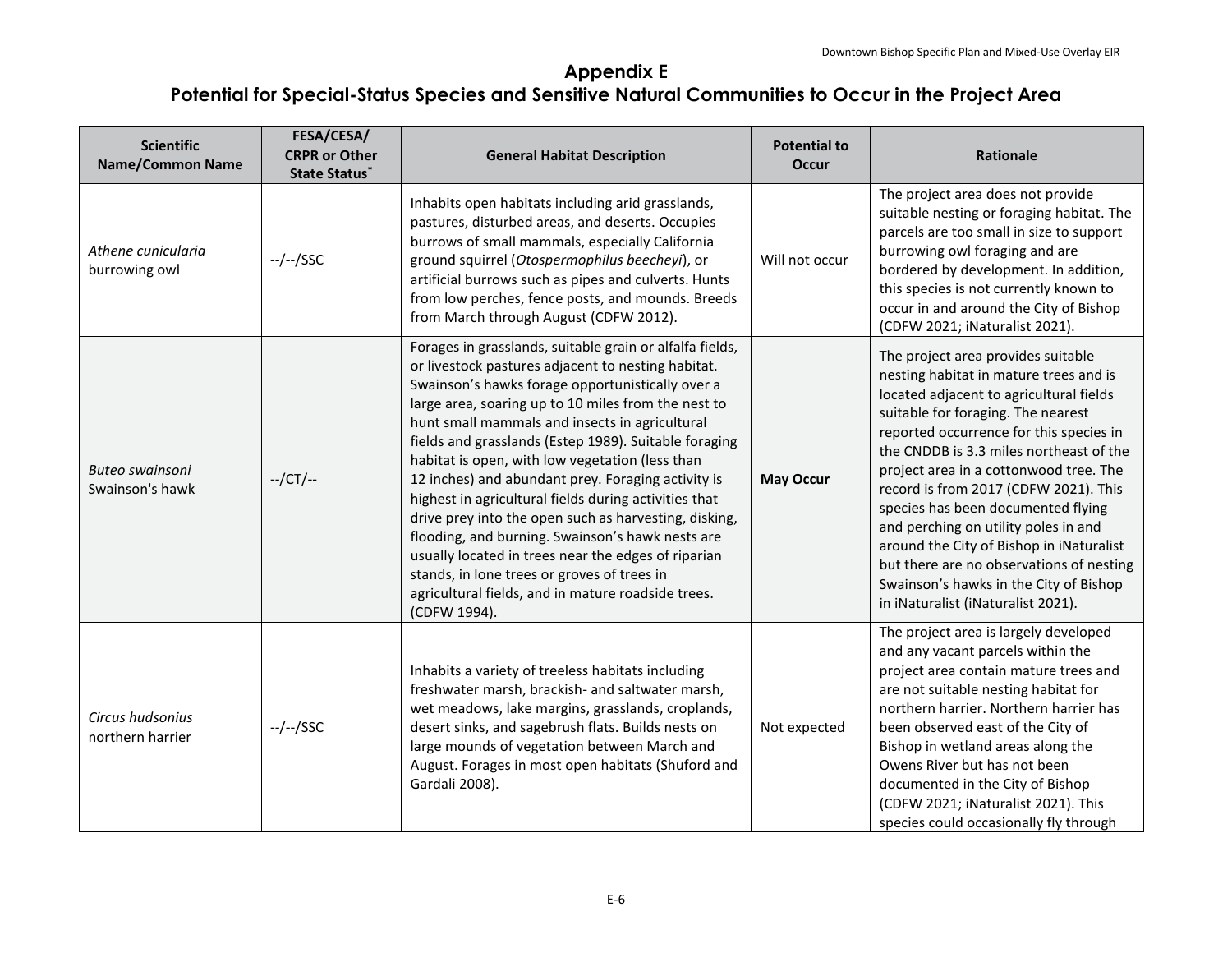| <b>Scientific</b><br><b>Name/Common Name</b>                    | FESA/CESA/<br><b>CRPR or Other</b><br><b>State Status</b> | <b>General Habitat Description</b>                                                                                                                                                                                                                                                                                                                                                                                                                                                                                                                              | <b>Potential to</b><br><b>Occur</b> | <b>Rationale</b>                                                                                                                                                                                                                                                                                                                                                                                                                                                                                                                       |
|-----------------------------------------------------------------|-----------------------------------------------------------|-----------------------------------------------------------------------------------------------------------------------------------------------------------------------------------------------------------------------------------------------------------------------------------------------------------------------------------------------------------------------------------------------------------------------------------------------------------------------------------------------------------------------------------------------------------------|-------------------------------------|----------------------------------------------------------------------------------------------------------------------------------------------------------------------------------------------------------------------------------------------------------------------------------------------------------------------------------------------------------------------------------------------------------------------------------------------------------------------------------------------------------------------------------------|
|                                                                 |                                                           |                                                                                                                                                                                                                                                                                                                                                                                                                                                                                                                                                                 |                                     | the project area or forage in the project<br>area but would not be expected to nest<br>in the project area.                                                                                                                                                                                                                                                                                                                                                                                                                            |
| Coccyzus americanus<br>yellow-billed cuckoo                     | $FT/CE$ /--                                               | Occurs at isolated sites in the Sacramento Valley in<br>northern California, and along the Kern and<br>Colorado River systems in southern California.<br>Frequents valley foothill and desert riparian<br>habitats. Inhabits open woodlands with clearings,<br>and riparian habitats with dense understory foliage<br>along slow-moving drainages, backwaters, or seeps.<br>Prefers dense willows for roosting but will use<br>adjacent orchard in the Sacramento Valley. Typically<br>requires expansive riparian habitat for nesting<br>(Zeiner et al. 1990). | Will not occur                      | There is no suitable habitat for this<br>species in the project area or vicinity.<br>The closest documented occurrences in<br>the CNDDB of this species to the project<br>area are located approximately 12 miles<br>south to in the vicinity of Big Pine<br>(CDFW 2021). There are no reported<br>occurrences of this species in the<br>project region in iNaturalist (iNaturalist<br>$2021$ ).                                                                                                                                       |
| Empidonax traillii extimus<br>southwestern willow<br>flycatcher | $FE/CE$ /--                                               | Nests in expansive montane riparian or wet<br>meadows in shrubs, typically willows up to 10 feet<br>high. Forages in willow thickets or in adjacent<br>meadows (Zeiner et al. 1990). Typically found<br>nesting between 600 - 2,500 m amsl (Zeiner et al.<br>1990).                                                                                                                                                                                                                                                                                             | Not expected                        | There is no suitable habitat for this<br>species in the project area. Although<br>the South Fork of the Bishop Creek<br>flows through the project area, it is<br>surrounded by development and does<br>not provide riparian habitat. This<br>species has not been documented in<br>the project area (CDFW 2021,<br>iNaturalist 2021) but has been<br>documented outside of the City of<br>Bishop either as a migrant or nesting.<br>The closest nest records are<br>approximately 6 miles northwest along<br>Horton Creek (CDFW 2021). |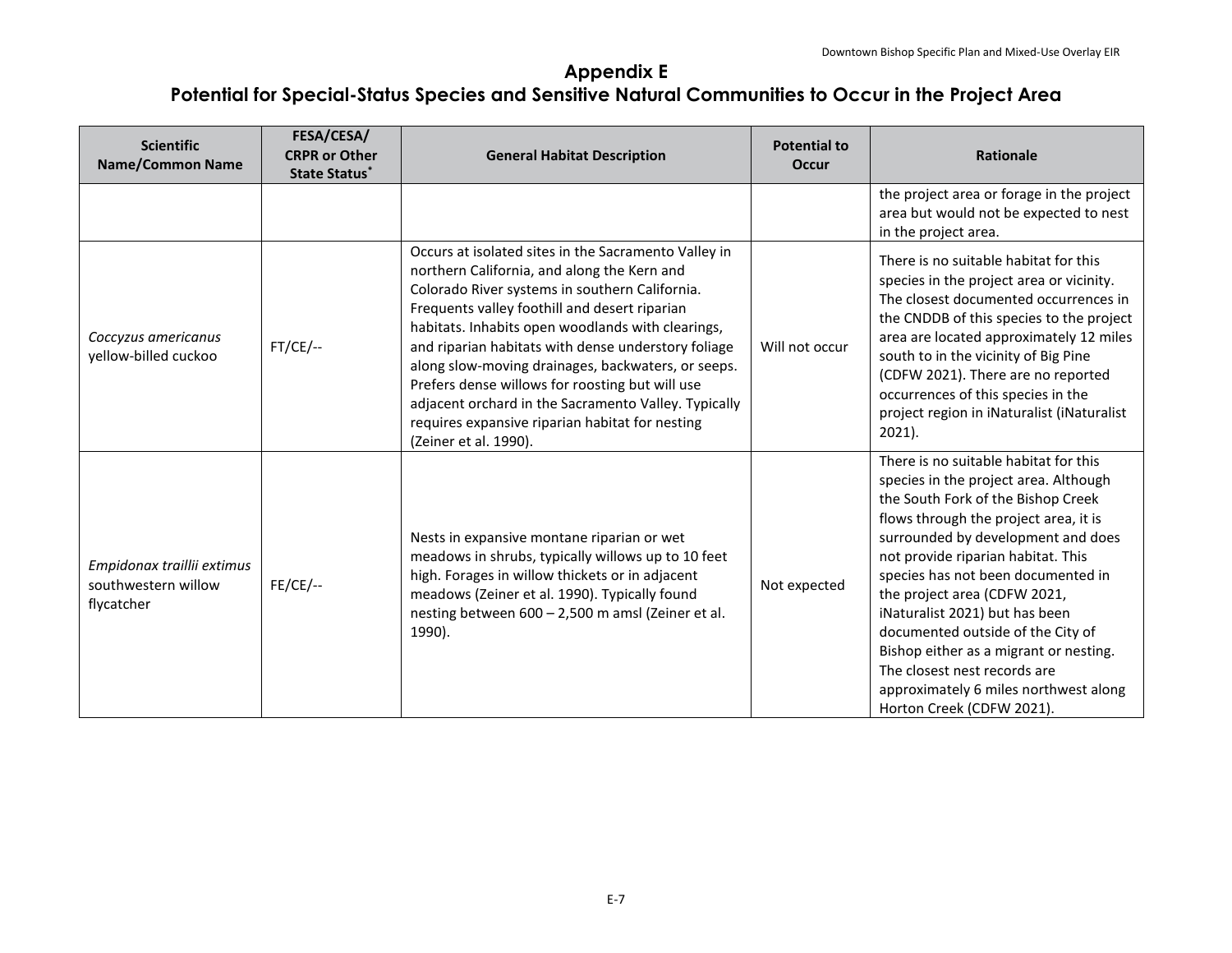| <b>Scientific</b><br><b>Name/Common Name</b> | FESA/CESA/<br><b>CRPR or Other</b><br><b>State Status</b> | <b>General Habitat Description</b>                                                                                                                                                                                                                                                                                                                                                                                                                                                                                  | <b>Potential to</b><br><b>Occur</b> | <b>Rationale</b>                                                                                                                                            |
|----------------------------------------------|-----------------------------------------------------------|---------------------------------------------------------------------------------------------------------------------------------------------------------------------------------------------------------------------------------------------------------------------------------------------------------------------------------------------------------------------------------------------------------------------------------------------------------------------------------------------------------------------|-------------------------------------|-------------------------------------------------------------------------------------------------------------------------------------------------------------|
| <b>Falco mexicanus</b><br>prairie falcon     | --/--/WL                                                  | An uncommon permanent resident of the deserts,<br>Central Valley, inner Coast Ranges, and Sierra<br>Nevada in California. Primarily found in grasslands,<br>rangelands, desert scrub, and some agricultural<br>areas. Requires sheltered cliffs and ledges for cover.<br>Dives from a perch or from flight to take prey on the<br>ground (Zeiner et al. 1990).                                                                                                                                                      | Will Not Occur                      | There is no cliff habitat on or near the<br>project area.                                                                                                   |
| Icteria virens<br>yellow-breasted chat       | --/--/SSC                                                 | This species inhabits low dense riparian thickets of<br>willow and blackberry as well as other brushy<br>tangles near watercourses and occurs in the<br>Klamath and North Coast Ranges, in the Central<br>Valley, and locally through the Peninsular and South<br>Coast Ranges and Sierra Foothills. This species nests<br>and forages within 10 feet of the ground (Zeiner<br>et al. 1990).                                                                                                                        | Will Not Occur                      | Although the South Fork of the Bishop<br>Creek flows through the project area, it<br>is surrounded by development and does<br>not provide riparian habitat. |
| Piranga rubra<br>summer tanager              | --/--/SSC                                                 | Breeds in mature, desert riparian habitat dominated<br>by cottonwoods and willows, especially older, dense<br>stands along rivers and Streams (Zeiner et al. 1990).                                                                                                                                                                                                                                                                                                                                                 | Will Not Occur                      | Although the South Fork of the Bishop<br>Creek flows through the project area, it<br>is surrounded by development and does<br>not provide riparian habitat. |
| Riparia riparia<br>bank swallow              | $-$ /CT/ $-$                                              | Primarily inhabits riparian and other lowland<br>habitats west of the deserts during the spring-fall<br>period. In summer, restricted to riparian, lacustrine,<br>and coastal areas with vertical banks, bluffs, and<br>cliffs with fine-textured or sandy soils, into which it<br>digs nesting holes. In California, bank swallow<br>primarily nests from Siskiyou, Shasta, and Lassen<br>Counties south along the Sacramento River to Yolo<br>County. Also nests locally across much of state<br>(Garrison 1999). | Will not occur                      | There are no suitable vertical banks,<br>bluffs, or cliffs with fine textured soil<br>and holes on or near the project area.                                |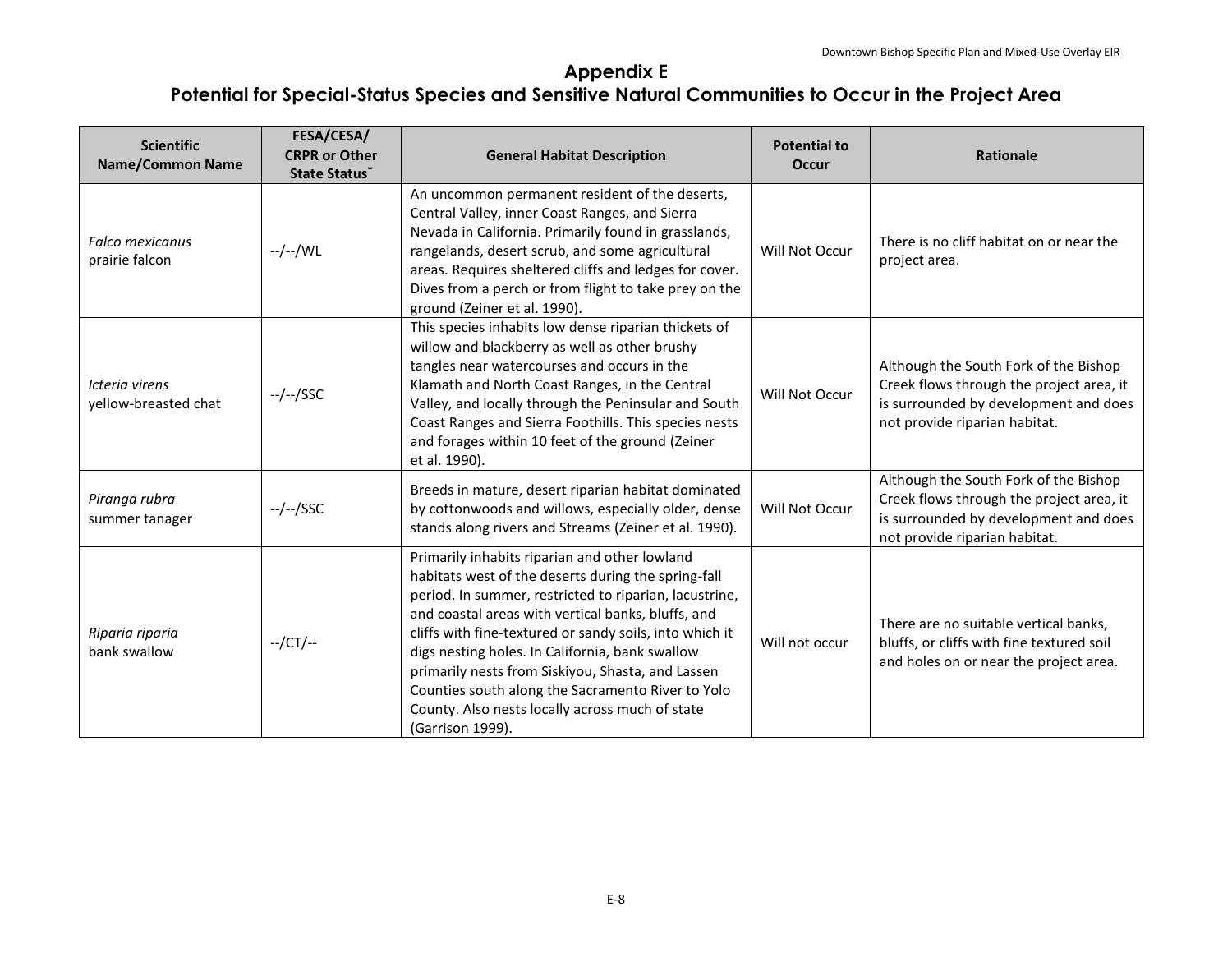| <b>Scientific</b><br><b>Name/Common Name</b>        | FESA/CESA/<br><b>CRPR or Other</b><br><b>State Status</b> * | <b>General Habitat Description</b>                                                                                                                                                                                                                                                                                                                                                                                                                                                                                                                                                                                                        | <b>Potential to</b><br><b>Occur</b> | <b>Rationale</b>                                                                                                                                                                                                                                                                                                                                              |
|-----------------------------------------------------|-------------------------------------------------------------|-------------------------------------------------------------------------------------------------------------------------------------------------------------------------------------------------------------------------------------------------------------------------------------------------------------------------------------------------------------------------------------------------------------------------------------------------------------------------------------------------------------------------------------------------------------------------------------------------------------------------------------------|-------------------------------------|---------------------------------------------------------------------------------------------------------------------------------------------------------------------------------------------------------------------------------------------------------------------------------------------------------------------------------------------------------------|
| <b>Mammals</b>                                      |                                                             |                                                                                                                                                                                                                                                                                                                                                                                                                                                                                                                                                                                                                                           |                                     |                                                                                                                                                                                                                                                                                                                                                               |
| Antrozous pallidus<br>pallid bat                    | $-/-$ /SSC                                                  | Occurs throughout California except for the high<br>Sierra Nevada and the northern Coast Ranges.<br>Habitats include grasslands, shrublands, woodlands,<br>and forests from sea level to 6,000 feet. Most<br>common in open, dry habitats with rocky areas for<br>roosting; roosts also include cliffs, abandoned<br>buildings, bird boxes, under bridges and<br>occasionally in hollow trees. This species is also<br>intolerant of roost disturbance, and it has a high<br>loyalty to roosting sites. If members of this species<br>experience frequent disturbance at a roost site,<br>they will abandon the roost (Bolster ed. 1998). | <b>May Occur</b>                    | Although this species is sensitive to<br>disturbance of roosting sites and may<br>avoid roosting in urban areas, trees and<br>vacant buildings in the project area may<br>provide suitable habitat. The nearest<br>report occurrence for this species is 4.5<br>miles northeast of the project area in an<br>abandoned building near a stream<br>(CDFW 2021). |
| Corynorhinus townsendii<br>Townsend's big-eared bat | $-/-$ /SSC                                                  | Widely distributed throughout California except<br>alpine and subalpine habitats. This species eats<br>moths, beetle, and other insects which it catches on<br>the wing or by gleaning from vegetation. Typically<br>found near water since it is poor at concentrating its<br>urine. This species uses caves, mines, tunnels,<br>buildings, and human made structures for roosting.<br>Maternity roosts are typically in warm sites.<br>Hibernation sites are typically cold, but not freezing.<br>This species is very sensitive to disturbance and may<br>abandon its roost after one visit (Zeiner et al. 1990).                      | <b>May Occur</b>                    | Although this species is sensitive to<br>disturbance of roosting sites and may<br>avoid roosting in urban areas, trees and<br>vacant buildings in the project area may<br>provide suitable habitat. The nearest<br>report occurrence for this species is 3.6<br>miles southeast of the project area and<br>is from 1940 (CDFW 2021).                          |
| Euderma maculatum<br>spotted bat                    | $-/-/SSC$                                                   | Occurs in deserts, grasslands, and mixed coniferous<br>forests up to 10,000 feet. Forages over water or<br>close to the ground primarily on moths. Prefers to<br>roost in rocky cliffs with crevices but may also use<br>caves or buildings. This species also forages and<br>roosts individually but may on occasion roost in<br>groups. This species is sensitive to human<br>disturbance. Spotted bat is considered to be one of<br>the rarest mammals in North America (Zeiner et al.<br>1990).                                                                                                                                       | <b>May Occur</b>                    | Although this species is sensitive to<br>disturbance of roosting sites and may<br>avoid roosting in urban areas, trees and<br>vacant buildings in the project area may<br>provide suitable habitat. There is a<br>reported occurrence of this species<br>within the project area in the Bishop<br>City Park in 1995 (CDFW 2021).                              |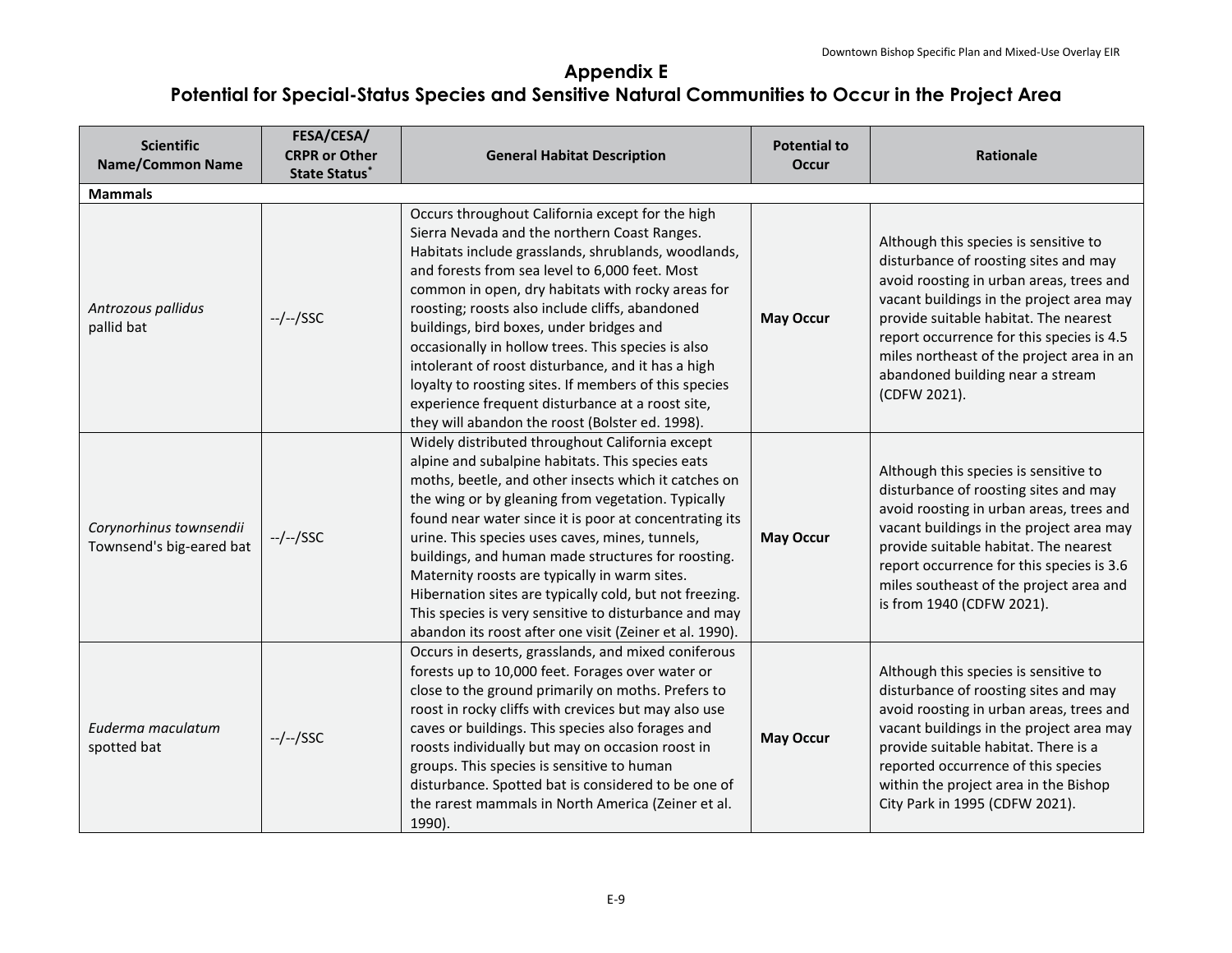| <b>Scientific</b><br><b>Name/Common Name</b>                         | FESA/CESA/<br><b>CRPR or Other</b><br><b>State Status</b> | <b>General Habitat Description</b>                                                                                                                                                                                                                                                                                                                                                                                                                                                                                                                                                                                                                                                                                                     | <b>Potential to</b><br><b>Occur</b> | <b>Rationale</b>                                                                                      |
|----------------------------------------------------------------------|-----------------------------------------------------------|----------------------------------------------------------------------------------------------------------------------------------------------------------------------------------------------------------------------------------------------------------------------------------------------------------------------------------------------------------------------------------------------------------------------------------------------------------------------------------------------------------------------------------------------------------------------------------------------------------------------------------------------------------------------------------------------------------------------------------------|-------------------------------------|-------------------------------------------------------------------------------------------------------|
| Gulo gulo<br>California wolverine                                    | $-$ /CT/FP                                                | Found in alpine, subalpine and riparian habitats in<br>remote areas with low levels of human use. In the<br>Sierra Nevada may also use red fir, mixed conifer<br>and lodgepole forests, typically above 1,311 m amsl<br>in areas that typically support deep snow through<br>May in most years. Dens in caves, cliffs, log hollows<br>and/or burrows (Zeiner et al. 1990). Considered to<br>be extirpated from California (Moriarity et al. 2009).<br>Recent wolverine detections were determined to be<br>dispersers from Idaho (Moriarity et al. 2009).                                                                                                                                                                              | Will Not Occur                      | The project area is unsuitable as habitat<br>for this species due to its high level of<br>human use.  |
| Lepus townsendii<br>townsendii<br>western white-tailed<br>jackrabbit | --/--/SSC                                                 | An uncommon to rare year-round resident of the<br>crest and upper eastern slope of the Sierra Nevada,<br>primarily from the Oregon border south to Tulare<br>and Inyo counties. Preferred habitats include<br>sagebrush, subalpine conifer, juniper, alpine dwarf-<br>shrub, and perennial grassland. Found in open areas<br>with scattered shrubs and exposed flat-topped<br>ridges above 2600 meters. Open meadows and flat-<br>topped hills with open stands of trees, some brush,<br>and herbaceous understory are preferred for<br>summer feeding. Young or stunted conifers, or<br>shrubs, are required for day-time cover. Winters are<br>spent in areas with sagebrush, or in thickets of<br>young trees (Zeiner et al. 1990). | Will Not Occur                      | The elevation of the project area is<br>significantly below the elevational range<br>of this species. |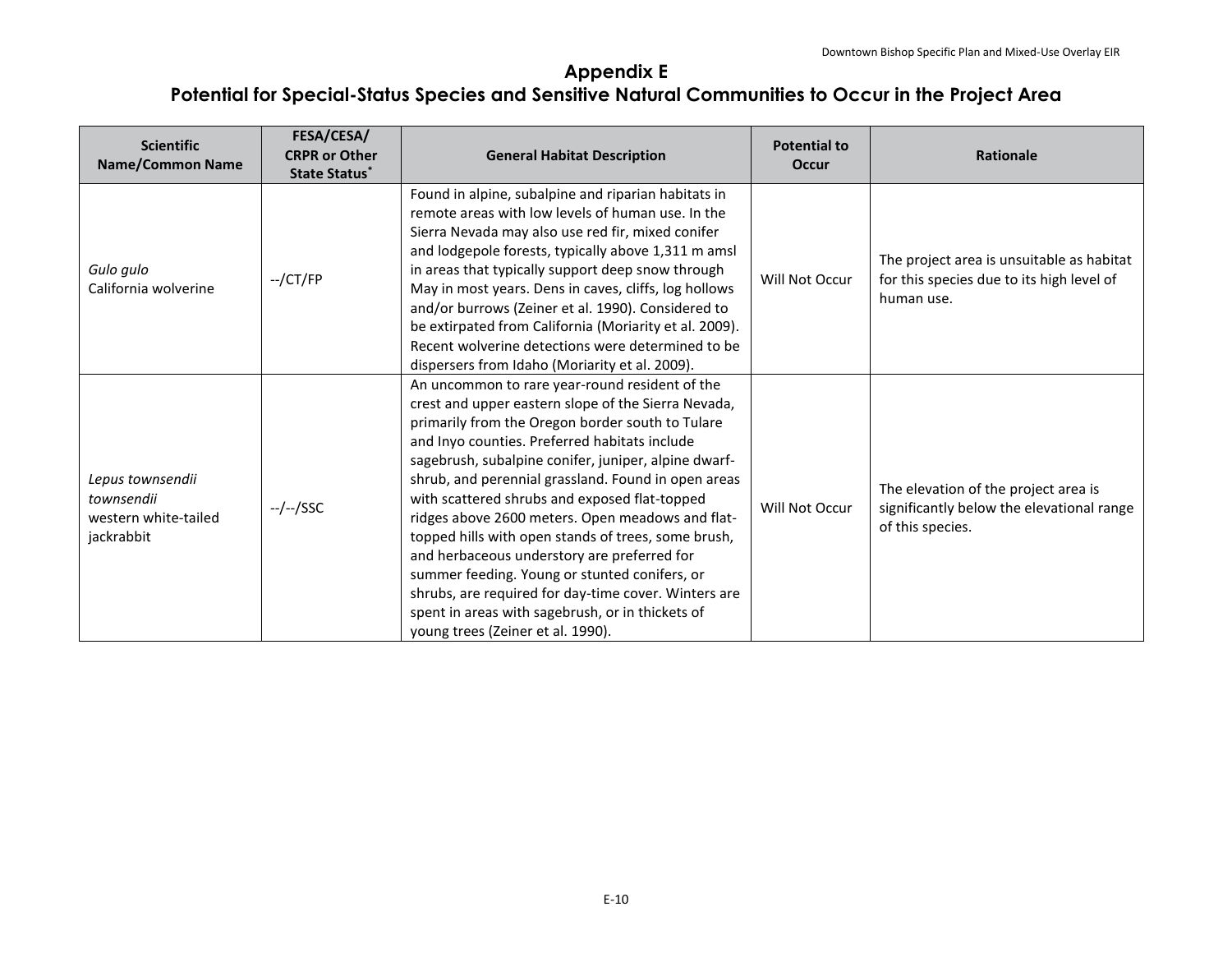| <b>Scientific</b><br><b>Name/Common Name</b>              | FESA/CESA/<br><b>CRPR or Other</b><br><b>State Status</b> * | <b>General Habitat Description</b>                                                                                                                                                                                                                                                                                                                                | <b>Potential to</b><br><b>Occur</b> | Rationale                                                                                                                                                                                                                                                                                                                                                                                                                            |
|-----------------------------------------------------------|-------------------------------------------------------------|-------------------------------------------------------------------------------------------------------------------------------------------------------------------------------------------------------------------------------------------------------------------------------------------------------------------------------------------------------------------|-------------------------------------|--------------------------------------------------------------------------------------------------------------------------------------------------------------------------------------------------------------------------------------------------------------------------------------------------------------------------------------------------------------------------------------------------------------------------------------|
| Microtus californicus<br>vallicola<br>Owens Valley vole   | --/--/SSC                                                   | Found in a variety of habitats, including rush/sedge<br>meadow, native meadow, riparian scrub, and<br>ungrazed irrigated pasture. Prefers areas with<br>shrubs (Rosa thickets), patches of dense herbaceous<br>vegetation, fence lines, and waterways (Nelson<br>et al. 2006).                                                                                    | <b>May Occur</b>                    | Annual grassland, pasture and meadow<br>habitat on the project area provide<br>suitable habitat. The nearest recorded<br>occurrence for the species is<br>approximately 2.0 miles east of the<br>project area in the vicinity of Bishop<br>Creek (CDFW 2021). This occurrence is<br>dated to 1935 and there are no dated<br>occurrences in the CNDDB past 1957,<br>but the species has not been reliably<br>studied in recent years. |
| Ovis canadensis sierrae<br>Sierra Nevada Bighorn<br>Sheep | FE/                                                         | The species uses rocky, steep terrain for escape and<br>bedding, remains near rugged terrain while feeding<br>in open habitat. Found in a variety of open habitats,<br>including rocky barrens, meadows, and low, sparse<br>brushlands (Zeiner et al. 1990).                                                                                                      | Will not occur                      | There is no suitable rocky, open habitat<br>in or near the project area.                                                                                                                                                                                                                                                                                                                                                             |
| Vulpes vulpes necator<br>Sierra Nevada red fox            | Proposed FE/CT/--                                           | Found in high elevation barren, conifer and shrub<br>habitats; montane meadows; subalpine woodlands<br>and fell-fields. Dens are found in natural cavities in<br>talus slopes or rockslides. Sierra Nevada red foxes<br>are seldom observed below 4,900 ft elevation and<br>are most frequently observed between 6,900 ft and<br>11,800 ft (Weber and Meia 1996). | Will Not Occur                      | The elevation of the project area is<br>significantly below the species<br>preferred range and does not provide<br>suitable habitat.                                                                                                                                                                                                                                                                                                 |
| <b>Plants</b>                                             |                                                             |                                                                                                                                                                                                                                                                                                                                                                   |                                     |                                                                                                                                                                                                                                                                                                                                                                                                                                      |
| Agrostis humilis<br>mountain bentgrass                    | $-/-/2B.3$                                                  | A perennial herb found in alpine boulder and rock<br>fields, meadows, seeps, and subalpine coniferous<br>forest from $2,670 - 3,200$ meters elevation. May be<br>synonymous with A. thurberiana, a common<br>species. Blooms July - September (CNPS 2021).                                                                                                        | Will Not Occur                      | The project area is below the<br>elevational range of this species and<br>suitable habitat is not present.                                                                                                                                                                                                                                                                                                                           |
| Aliciella triodon<br>coyote gilia                         | $-/-/2B.2$                                                  | An annual herb found in Great Basin scrub and<br>pinyon-juniper woodland on fine clayey sand or<br>sand from $610 - 1,700$ meters elevation. Blooms<br>April - June (CNPS 2021).                                                                                                                                                                                  | Will Not Occur                      | The project area lacks suitable scrub or<br>pinyon-juniper woodland habitat.                                                                                                                                                                                                                                                                                                                                                         |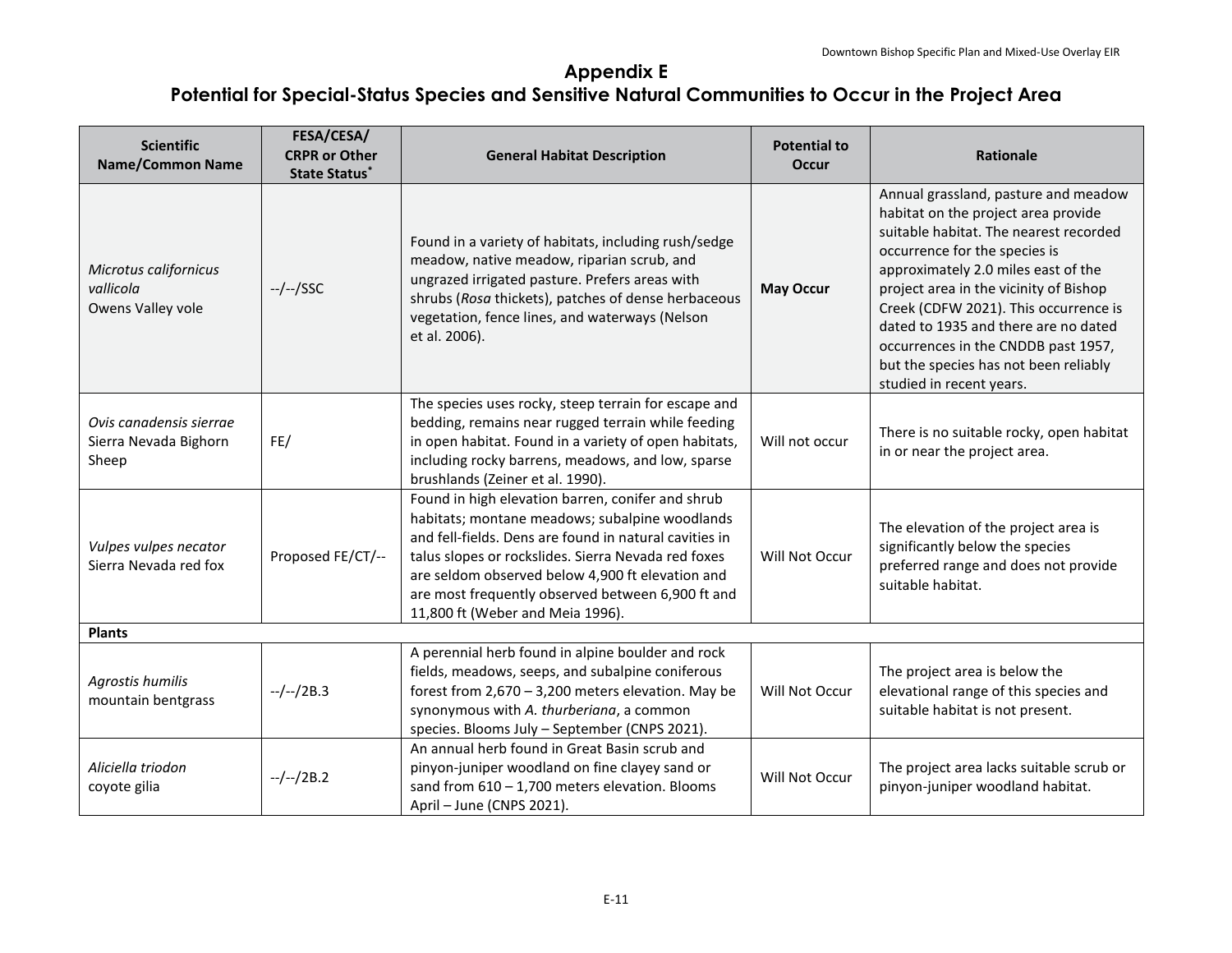| <b>Scientific</b><br><b>Name/Common Name</b>                           | FESA/CESA/<br><b>CRPR or Other</b><br><b>State Status</b> * | <b>General Habitat Description</b>                                                                                                                                                                                                                                                                 | <b>Potential to</b><br>Occur | <b>Rationale</b>                                                                                                                                                                                                                                                                                                                                                                 |
|------------------------------------------------------------------------|-------------------------------------------------------------|----------------------------------------------------------------------------------------------------------------------------------------------------------------------------------------------------------------------------------------------------------------------------------------------------|------------------------------|----------------------------------------------------------------------------------------------------------------------------------------------------------------------------------------------------------------------------------------------------------------------------------------------------------------------------------------------------------------------------------|
| Allium atrorubens var.<br>atrorubens<br>Great Basin onion              | $-/-/2B.3$                                                  | A perennial bulbiferous herb found on rocky or<br>sandy soils in Great Basin scrub and pinyon-juniper<br>woodland from $1,200 - 2,315$ meters elevation.<br>Blooms May - June (CNPS 2021).                                                                                                         | Will Not Occur               | The project area lacks suitable scrub or<br>pinyon-juniper woodland habitat.                                                                                                                                                                                                                                                                                                     |
| Arabis repanda var.<br>greenei<br>Greene's rockcress                   | $-/-/3.3$                                                   | A perennial herb found in talus and granitic rocky or<br>sandy sites in upper montane- and subalpine<br>coniferous forest from $2,345 - 3,600$ meters<br>elevation. Taxonomic status is uncertain;<br>synonymous with Boechera repanda (Baldwin et al.<br>2012). Blooms June - August (CNPS 2021). | Will Not Occur               | The elevation of the project area is<br>below the species preferred range.                                                                                                                                                                                                                                                                                                       |
| Astragalus argophyllus<br>var. argophyllus<br>silver-leaved milk-vetch | $-/-/2B.2$                                                  | A perennial herb found in saline or alkaline<br>meadows, seeps, and playas from $1,240 - 2,350$<br>meters elevation. Blooms May - July (CNPS 2021).                                                                                                                                                | <b>May Occur</b>             | Undeveloped parcels and various<br>ditches and creeks within the project<br>boundaries may contain suitable mesic<br>habitat. There are two CNDDB<br>occurrences within five miles of the<br>project area; one occurrence is<br>approximately 2.8 miles east of the<br>project area, the other occurrence is<br>approximately 3.1 miles east of the<br>project area (CDFW 2021). |
| Astragalus lentiginosus<br>var. piscinensis<br>Fish Slough milk-vetch  | $FT/-/1B.1$                                                 | A perennial herb found on alkaline meadows and<br>playas with sparse vegetative cover from 1,130 -<br>1,300 meters elevation. This species is frequently<br>found on mounds in alkali meadows with sparse<br>vegetation. Currently known only from Fish Slough.<br>Blooms June - July (CNPS 2021). | Will Not Occur               | The project area is outside of the<br>species limited range in Fish Slough. All<br>vacant parcels contain significant<br>vegetative cover and are not expected<br>to provide suitable habitat for this<br>species.                                                                                                                                                               |
| Astragalus serenoi var.<br>shockleyi<br>Shockley's milk-vetch          | $-/-/2B.2$                                                  | A perennial herb found on alkaline granitic alluvium<br>in chenopod scrub, Great Basin scrub, and pinyon-<br>juniper woodland from 1,200 - 2,320 meters<br>elevation. Blooms (April) May - July (CNPS 2021).                                                                                       | Will Not Occur               | There is no suitable woodland or scrub<br>habitat on the project area.                                                                                                                                                                                                                                                                                                           |
| Atriplex gardneri var.<br>falcata<br>falcate saltbush                  | $-/-/2B.2$                                                  | A perennial herb found in chenopod scrub and<br>Great Basin scrub from 1,200 - 1,700 meters<br>elevation; often in alkaline microsites. Blooms May<br>- August (CNPS 2021).                                                                                                                        | Will Not Occur               | There is no suitable scrub habitat on the<br>project area.                                                                                                                                                                                                                                                                                                                       |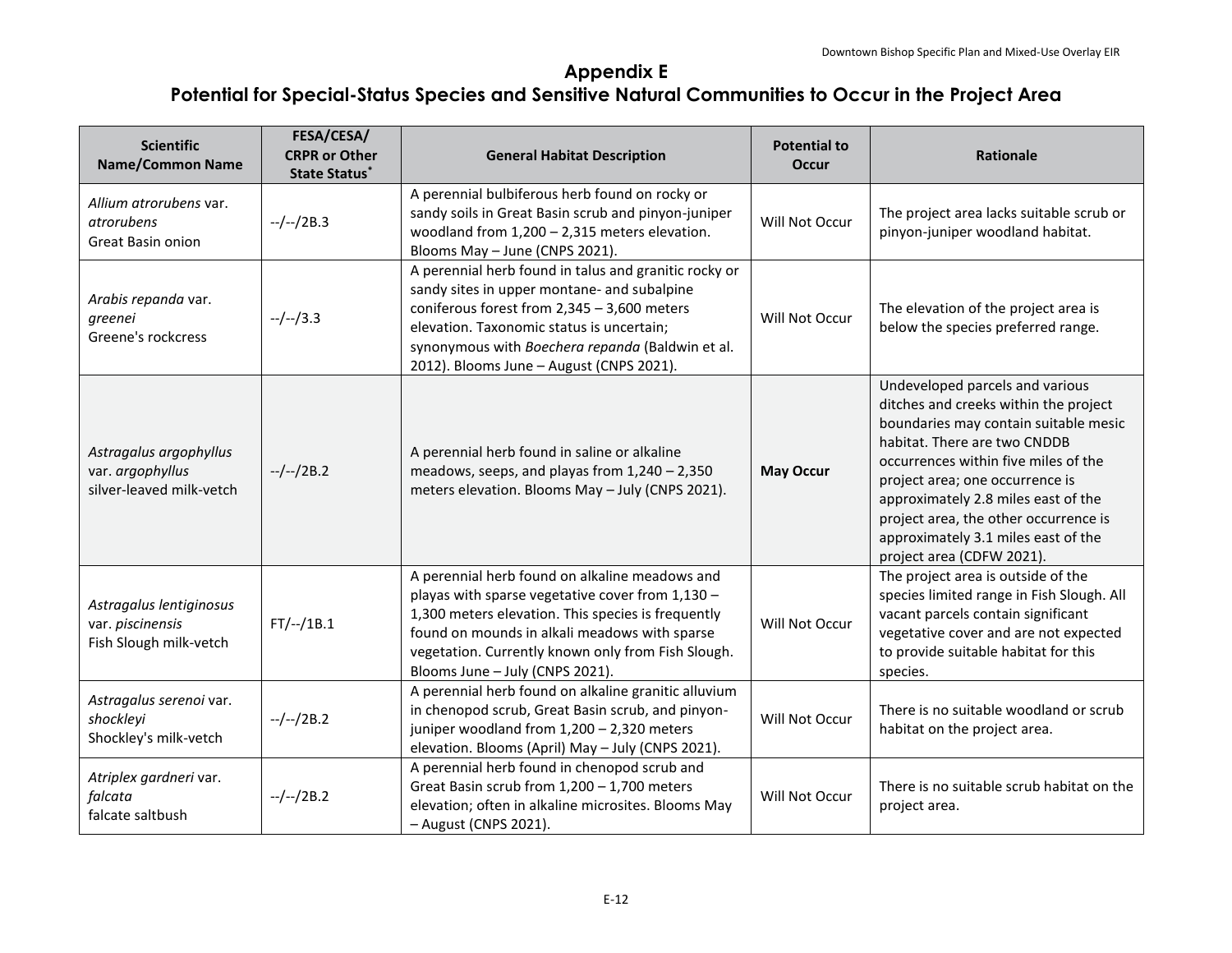| <b>Scientific</b><br><b>Name/Common Name</b>                                | FESA/CESA/<br><b>CRPR or Other</b><br><b>State Status</b> * | <b>General Habitat Description</b>                                                                                                                                                                                                                                                           | <b>Potential to</b><br><b>Occur</b> | <b>Rationale</b>                                                                                                                                                                                                                                                                   |
|-----------------------------------------------------------------------------|-------------------------------------------------------------|----------------------------------------------------------------------------------------------------------------------------------------------------------------------------------------------------------------------------------------------------------------------------------------------|-------------------------------------|------------------------------------------------------------------------------------------------------------------------------------------------------------------------------------------------------------------------------------------------------------------------------------|
| Blepharidachne kingii<br>King's eyelash grass                               | $-/-/2B.3$                                                  | A perennial herb found in Great Basin scrub from<br>1,065 - 2,135 meters elevation; usually on<br>carbonate substrates. Blooms in May (CNPS 2021).                                                                                                                                           | Will Not Occur                      | There is no suitable scrub habitat on the<br>project area.                                                                                                                                                                                                                         |
| Boechera dispar<br>pinyon rockcress                                         | $-/-/2B.3$                                                  | A perennial herb found on gravelly granitic soils in<br>Joshua tree woodland, pinyon-juniper woodland,<br>and Mojavean desert scrub from 1,200 - 2,540<br>meters elevation. Blooms March - June (CNPS<br>2021).                                                                              | Will Not Occur                      | There is no suitable pinyon-juniper<br>woodland, Joshua tree woodland, or<br>desert scrub habitat on the project<br>area.                                                                                                                                                          |
| Botrychium crenulatum<br>scalloped moonwort                                 | $-/-/2B.2$                                                  | A perennial rhizomatous non-flowering plant<br>(pteridophyte) found in saturated soils in bogs, fens,<br>lower and upper montane coniferous forest,<br>meadows and seeps, freshwater marshes, and<br>swamps from 1,258 - 3,280 meters elevation.<br>Reproduces June - September (CNPS 2021). | Will Not Occur                      | There is suitable no coniferous forest,<br>bog, fen, or swamp habitat on the<br>project area. The project area is outside<br>of this species known range. There are<br>no reported occurrences of this species<br>in the CNDDB within 10 miles of the<br>project area (CDFW 2021). |
| Calochortus excavatus<br>Inyo County star-tulip                             | $-/-/1B.1$                                                  | A perennial bulbiferous herb found in mesic,<br>alkaline microsites in chenopod scrub from 1,150 -<br>2,000 meters elevation. Widely distributed<br>throughout the Owens and Chalfant Valleys. Blooms<br>April - July (CNPS 2021).                                                           | Will Not Occur                      | There is no suitable chenopod scrub<br>habitat on the project area.                                                                                                                                                                                                                |
| Carex scirpoidea ssp.<br>pseudoscirpoidea<br>western single-spiked<br>sedge | $-/-/2B.2$                                                  | A perennial rhizomatous herb found in mesic, often<br>carbonate, microsites in alpine boulder and rock<br>fields, subalpine coniferous forest, meadows, and<br>seeps from 2,990 - 3,700 meters elevation. Blooms<br>July and September (CNPS 2021).                                          | Will Not Occur                      | The elevation of the project area is<br>below the species preferred range.                                                                                                                                                                                                         |
| Chaetadelpha wheeleri<br>Wheeler's dune-broom                               | $-/-/2B.2$                                                  | A perennial rhizomatous herb found on sandy soils<br>in desert dunes, Great Basin scrub, and mojavean<br>desert scrub from 795 - 1900 meters elevation.<br>Blooms April-September (CNPS 2021).                                                                                               | Will Not Occur                      | There is no suitable scrub or dunes<br>habitat on the project area.                                                                                                                                                                                                                |
| Crepis runcinata<br>fiddleleaf hawksbeard                                   | $-/-/2B.2$                                                  | A perennial herb found in mesic, alkaline microsites<br>in mojavean desert scrub and pinyon-juniper<br>woodland from $1,250 - 2,195$ meters elevation.<br>Blooms May - August (CNPS 2021).                                                                                                   | Will Not Occur                      | There is no suitable woodland or scrub<br>habitat on the project area.                                                                                                                                                                                                             |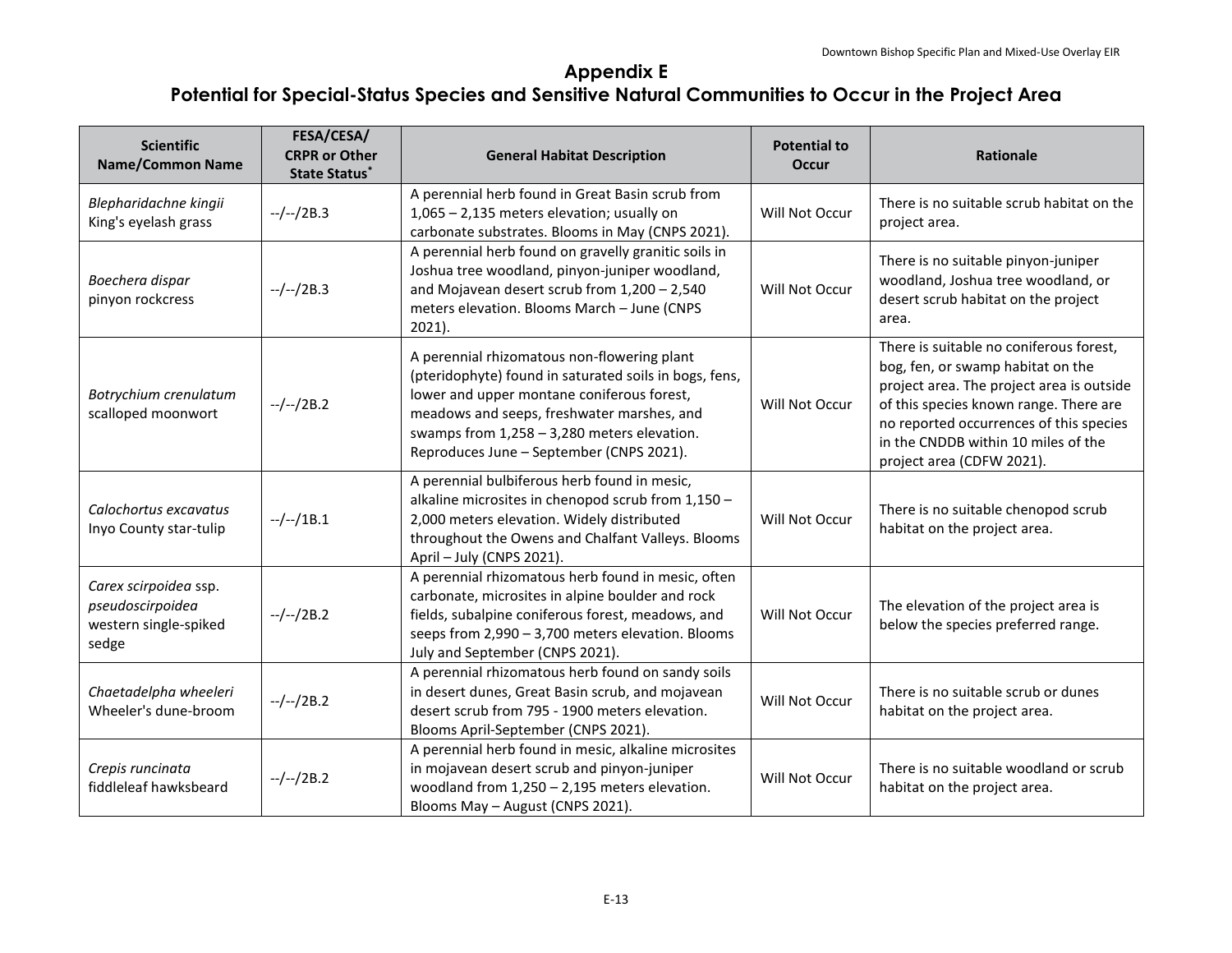| <b>Scientific</b><br><b>Name/Common Name</b>                                | FESA/CESA/<br><b>CRPR or Other</b><br><b>State Status</b> | <b>General Habitat Description</b>                                                                                                                                                                                   | <b>Potential to</b><br>Occur | <b>Rationale</b>                                                                                                                                                                         |
|-----------------------------------------------------------------------------|-----------------------------------------------------------|----------------------------------------------------------------------------------------------------------------------------------------------------------------------------------------------------------------------|------------------------------|------------------------------------------------------------------------------------------------------------------------------------------------------------------------------------------|
| Dedeckera eurekensis<br>July gold                                           | $-/-/1B.3$                                                | A perennial deciduous shrub found on carbonate<br>soils in Mojavean desert scrub from $1,215 - 2,200$<br>meters elevation. Blooms May - August (CNPS<br>2021).                                                       | Will Not Occur               | There is no suitable scrub habitat on the<br>project area.                                                                                                                               |
| Draba lonchocarpa<br>spear-fruited draba                                    | $-/-/2B.3$                                                | A perennial herb found on carbonate soils and scree<br>in alpine boulder and rock fields from 3000 - 3295<br>meters elevation. Blooms June-July (CNPS 2021).                                                         | Will Not Occur               | There is no suitable alpine habitat in the<br>project area, which is below the<br>elevational range of this species.                                                                     |
| Draba praealta<br>tall draba                                                | $-/-/2B.3$                                                | A perennial herb found on mesic soils in meadows<br>and seeps from 2,500 - 3,415 meters elevation.<br>Blooms July - August (CNPS 2021)                                                                               | Will Not Occur               | The elevation of the project area is<br>below the species preferred range.                                                                                                               |
| Draba sierrae<br>Sierra draba                                               | $-/-/1B.3$                                                | A perennial herb found on granitic or carbonate<br>soils in alpine boulder and rock fields from 3,500 -<br>4,265 meters elevation. Blooms (May) June -<br>August (CNPS 2021).                                        | Will Not Occur               | There is no suitable alpine habitat in the<br>project area.                                                                                                                              |
| Elymus salina<br>Salina Pass wild-rye                                       | $-/-/2B.3$                                                | A perennial rhizomatous herb found on rocky soils<br>in pinyon-juniper woodland from $1,350 - 2,135$<br>meters elevation. Blooms May - June (CNPS 2021).                                                             | Will Not Occur               | There is no suitable pinyon-juniper<br>woodland habitat on the project area.                                                                                                             |
| Elymus scribneri<br>Scribner's wheat grass                                  | $-/-/2B.3$                                                | A perennial herb found in alpine boulder and rock<br>fields from 2,900 - 4,200 meters elevation. Blooms<br>July - August (CNPS 2021).                                                                                | Will Not Occur               | There is no suitable alpine habitat in the<br>project area.                                                                                                                              |
| Epilobium palustre<br>marsh willowherb                                      | $-/-/2B.3$                                                | A perennial rhizomatous herb in bogs, fens, and<br>mesic meadows and seeps. No specified elevation.<br>Blooms July - August. Known in CA only from Grass<br>Lake (ELD Co.) and Willow Lake (PLU Co.) (CNPS<br>2021). | Will Not Occur               | There is no suitable bog, fen, or seep<br>habitat on the project area. Only local<br>population may have been extirpated.<br>The project area is outside of this<br>species known range. |
| Eremothera boothii ssp.<br>intermedia<br>Booth's hairy evening-<br>primrose | $-/-/2B.3$                                                | An annual herb found in sandy soils in Great Basin<br>scrub and pinyon and juniper woodland from 1500 -<br>2150 meters elevation. Blooms (May) June (CNPS<br>$2021$ ).                                               | Will Not Occur               | There is no suitable woodland or scrub<br>habitat on the project area.                                                                                                                   |
| Erythranthe calcicola<br>limestone monkeyflower                             | $-/-/1B.3$                                                | An annual herb found usually on carbonate talus<br>slopes in Mojavean desert scrub, pinyon-juniper<br>woodland, and Joshua tree woodland from 915 -<br>2,165 meters elevation. Blooms April - June (CNPS<br>2021).   | Will Not Occur               | There is no suitable scrub or woodland<br>habitat with carbonate talus slopes on<br>the project area.                                                                                    |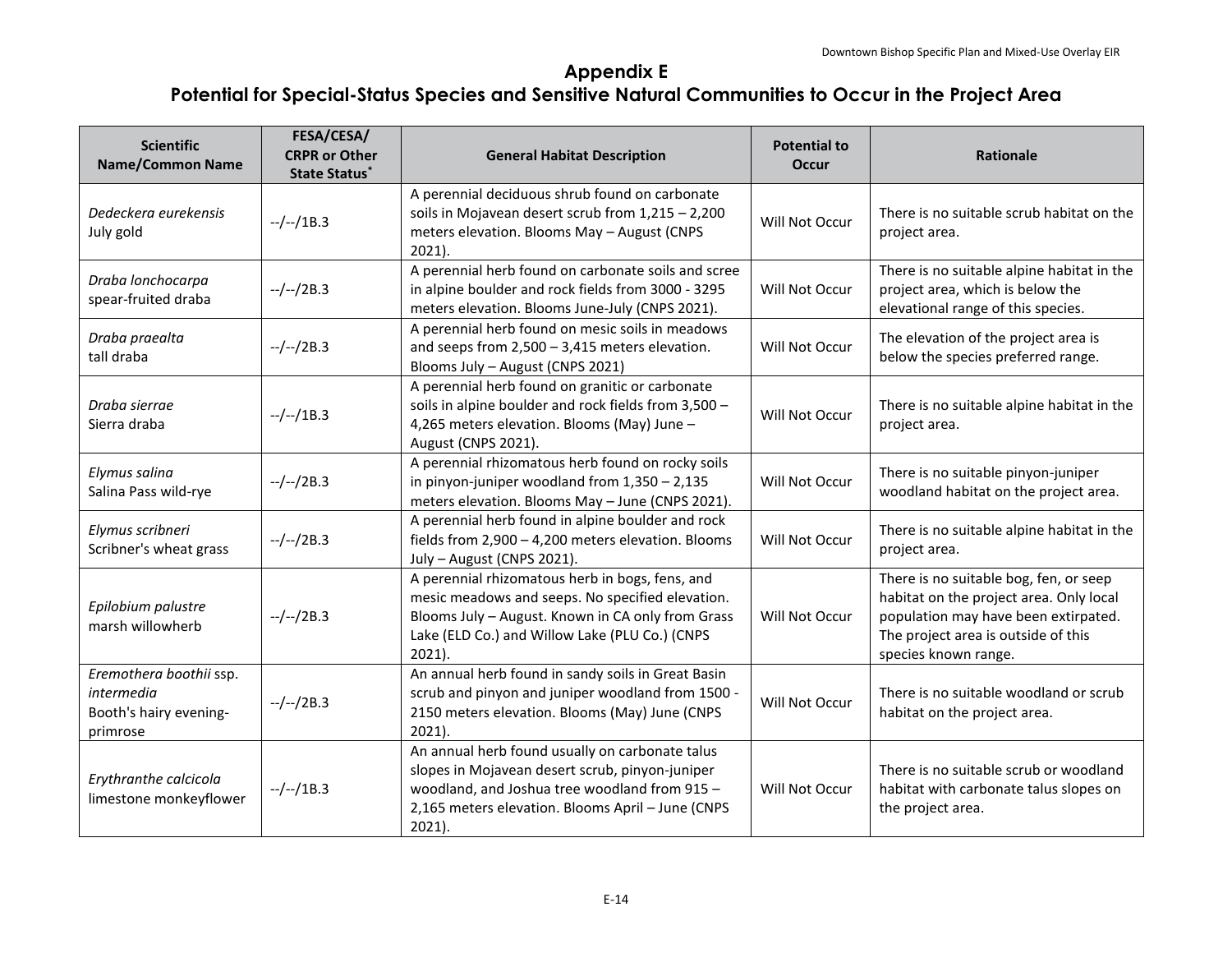| <b>Scientific</b><br><b>Name/Common Name</b>                      | FESA/CESA/<br><b>CRPR or Other</b><br><b>State Status</b> | <b>General Habitat Description</b>                                                                                                                                                                                                                       | <b>Potential to</b><br><b>Occur</b> | Rationale                                                                                                                             |
|-------------------------------------------------------------------|-----------------------------------------------------------|----------------------------------------------------------------------------------------------------------------------------------------------------------------------------------------------------------------------------------------------------------|-------------------------------------|---------------------------------------------------------------------------------------------------------------------------------------|
| Fimbristylis thermalis<br>hot springs fimbristylis                | $-/-/2B.2$                                                | A perennial rhizomatous herb found in alkaline<br>microsites near hot springs from $110 - 1,340$ meters<br>elevation. Blooms July - September (CNPS 2021).                                                                                               | Will Not Occur                      | There is no suitable hot spring habitat<br>on the project area.                                                                       |
| Grusonia pulchella<br>beautiful cholla                            | $-/-/2B.2$                                                | A perennial succulent found on sandy soils in Great<br>Basin scrub and Mojavean desert scrub, and on<br>desert dunes, from 1,500 - 1,980 meters elevation.<br>Blooms in May (June) (CNPS 2021).                                                          | Will Not Occur                      | There is no suitable scrub or dune<br>habitat on the project area.                                                                    |
| Hecastocleis shockleyi<br>prickle-leaf                            | $-/-/3$                                                   | A perennial evergreen shrub found on rocky slopes,<br>washes, and often carbonate or slate soils in<br>chenopod scrub and mojavean desert scrub from<br>1200 - 2200 meters elevation. Blooms May-July<br>(CNPS 2021).                                    | Will Not Occur                      | There is no suitable scrub habitat on the<br>project area.                                                                            |
| Ivesia kingii var. kingii<br>alkali ivesia                        | $-/-/2B.2$                                                | A perennial herb found on mesic, alkaline, clay soils<br>in Great Basin scrub, alkali sinks, seeps, and playas<br>from 1,200 - 2,130 meters elevation. Known from<br>the Chalfant, Long, and northern Owens valleys.<br>Blooms May - August (CNPS 2021). | Will Not Occur                      | There is no suitable scrub, sink, seep, or<br>playa habitat on the project area.                                                      |
| Loeflingia squarrosa var.<br>artemisiarum<br>sagebrush loeflingia | $-/-/2B.2$                                                | An annual herb found on sandy soils in Great Basin<br>scrub and Sonoran desert scrub, and on desert<br>dunes, from 700 - 1,615 meters elevation. Blooms<br>April - May (CNPS 2021).                                                                      | Will Not Occur                      | There is no suitable scrub or dune<br>habitat on the project area.                                                                    |
| Lupinus magnificus var.<br>hesperius<br>Mcgee Meadows lupine      | $-/-/1B.3$                                                | A perennial herb found in sandy soils in Great Basin<br>scrub and upper montane coniferous forest from<br>1260 - 1830 meters elevation. Blooms April - June<br>(CNPS 2021).                                                                              | Will Not Occur                      | There is no suitable scrub habitat on the<br>project area.                                                                            |
| Lupinus padre-crowleyi<br>Father Crowley's lupine                 | $-/-/1B.2$                                                | A perennial herb found on decomposed granite<br>substrates in Great Basin scrub, riparian scrub,<br>riparian forest, and upper montane coniferous<br>forest from 2,200 - 4,000 meters elevation. Blooms<br>June - August (CNPS 2021).                    | Will Not Occur                      | There is no suitable habitat in the<br>project area and the elevation of the<br>project area is below the species<br>preferred range. |
| Lupinus pusillus var.<br>intermontanus<br>intermontane lupine     | $-/-/2B.3$                                                | An annual herb found on sandy soils in Great Basin<br>scrub from 1,220 - 2,060 meters elevation. Blooms<br>May - June (CNPS 2021).                                                                                                                       | Will Not Occur                      | There is no suitable scrub habitat on the<br>project area.                                                                            |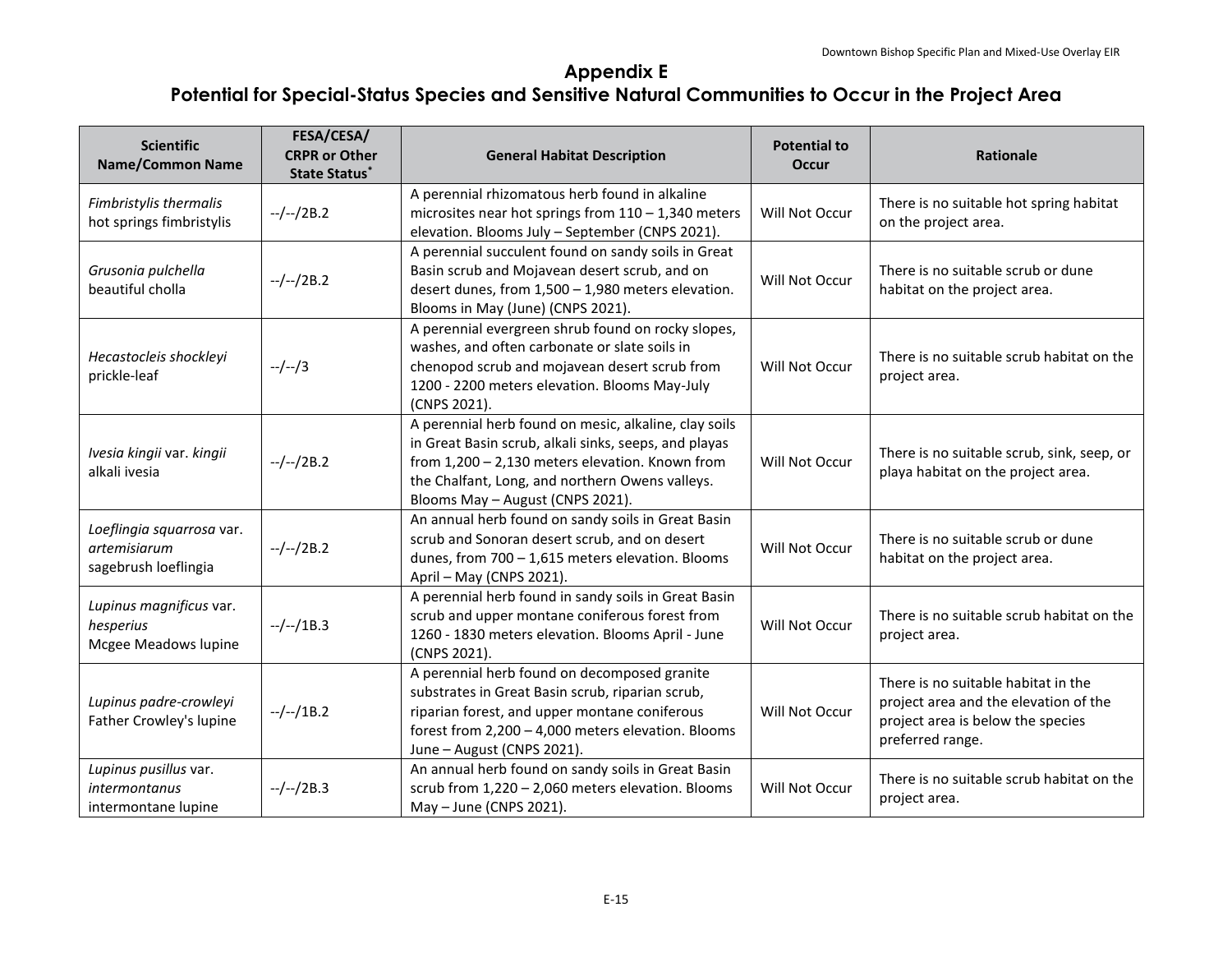| <b>Scientific</b><br><b>Name/Common Name</b>                    | FESA/CESA/<br><b>CRPR or Other</b><br><b>State Status</b> | <b>General Habitat Description</b>                                                                                                                                                                                                       | <b>Potential to</b><br>Occur | <b>Rationale</b>                                                                                                                                                                                                                                                                                                                                                                 |
|-----------------------------------------------------------------|-----------------------------------------------------------|------------------------------------------------------------------------------------------------------------------------------------------------------------------------------------------------------------------------------------------|------------------------------|----------------------------------------------------------------------------------------------------------------------------------------------------------------------------------------------------------------------------------------------------------------------------------------------------------------------------------------------------------------------------------|
| Mentzelia inyoensis<br>Inyo blazing star                        | $-/-/1B.1$                                                | A perennial herb found in rocky sites within Great<br>Basin scrub and pinyon and juniper woodland from<br>1158 - 1980 meters elevation. Blooms April -<br>October (CNPS 2021).                                                           | Will Not Occur               | There is no suitable woodland or scrub<br>habitat on the project area.                                                                                                                                                                                                                                                                                                           |
| Mentzelia torreyi<br>Torrey's blazing star                      | $-/-/2B.2$                                                | A perennial herb found on alkaline sandy or rocky,<br>usually volcanic, soils in Great Basin scrub,<br>Mojavean desert scrub, and pinyon-juniper<br>woodland from $1,170 - 2,835$ meters elevation.<br>Blooms June - August (CNPS 2021). | Will Not Occur               | There is no suitable woodland or scrub<br>habitat on the project area.                                                                                                                                                                                                                                                                                                           |
| Myurella julacea<br>small mousetail moss                        | $-/-/2B.3$                                                | A moss found on damp rock and soil in alpine<br>boulder and rock fields, and subalpine coniferous<br>forest from 2,700 - 3,000 meters elevation. No<br>blooming period (CNPS 2021).                                                      | Will Not Occur               | There is no suitable habitat in the<br>project area and the elevation of the<br>project area is below the species<br>preferred range.                                                                                                                                                                                                                                            |
| Oryctes nevadensis<br>Nevada oryctes                            | $-/-/2B.1$                                                | An annual herb found on sandy soils in chenopod<br>scrub and Mojavean desert scrub from 1,100 -<br>2,535 meters elevation. Widely distributed in the<br>Owens Valley. Blooms April - June (CNPS 2021).                                   | Will Not Occur               | There is no suitable scrub habitat on the<br>project area.                                                                                                                                                                                                                                                                                                                       |
| Parnassia parviflora<br>small-flowered grass-of-<br>Parnassus   | $-/-/2B.2$                                                | A perennial herb found on mesic soils in meadows<br>and seeps from $2,000 - 2,855$ meters elevation.<br>Blooms August - September (CNPS 2021).                                                                                           | Will Not Occur               | The elevation of the project area is<br>below the species preferred range.                                                                                                                                                                                                                                                                                                       |
| Petrophytum<br>caespitosum ssp.<br>acuminatum<br>marble rockmat | $-/-/1B.3$                                                | A perennial evergreen shrub on carbonate or<br>granitic, rocky soils in lower- and upper montane<br>coniferous forests from $1,015 - 2,300$ meters<br>elevation. Blooms August - September (CNPS 2021).                                  | Will Not Occur               | There is no suitable coniferous forest<br>habitat on the project area.                                                                                                                                                                                                                                                                                                           |
| Phacelia inyoensis<br>Inyo phacelia                             | $-/-/1B.2$                                                | An annual herb found in alkaline meadows and<br>seeps from 915 - 3,200 meters elevation. Widely<br>distributed throughout the Owens, Chalfant, and<br>Long valleys. Blooms April - August (CNPS 2021).                                   | <b>May Occur</b>             | Undeveloped parcels within the project<br>area may contain suitable mesic<br>habitat. The nearest CNDDB occurrence<br>is located 3.8 miles north of the western<br>Bishop parcels along Fish Slough Road in<br>gravely loam soils. Other species<br>observed at this occurrence include<br>white flowered rabbitbrush, alkali<br>sacaton, and rubber rabbitbrush (CDFW<br>2021). |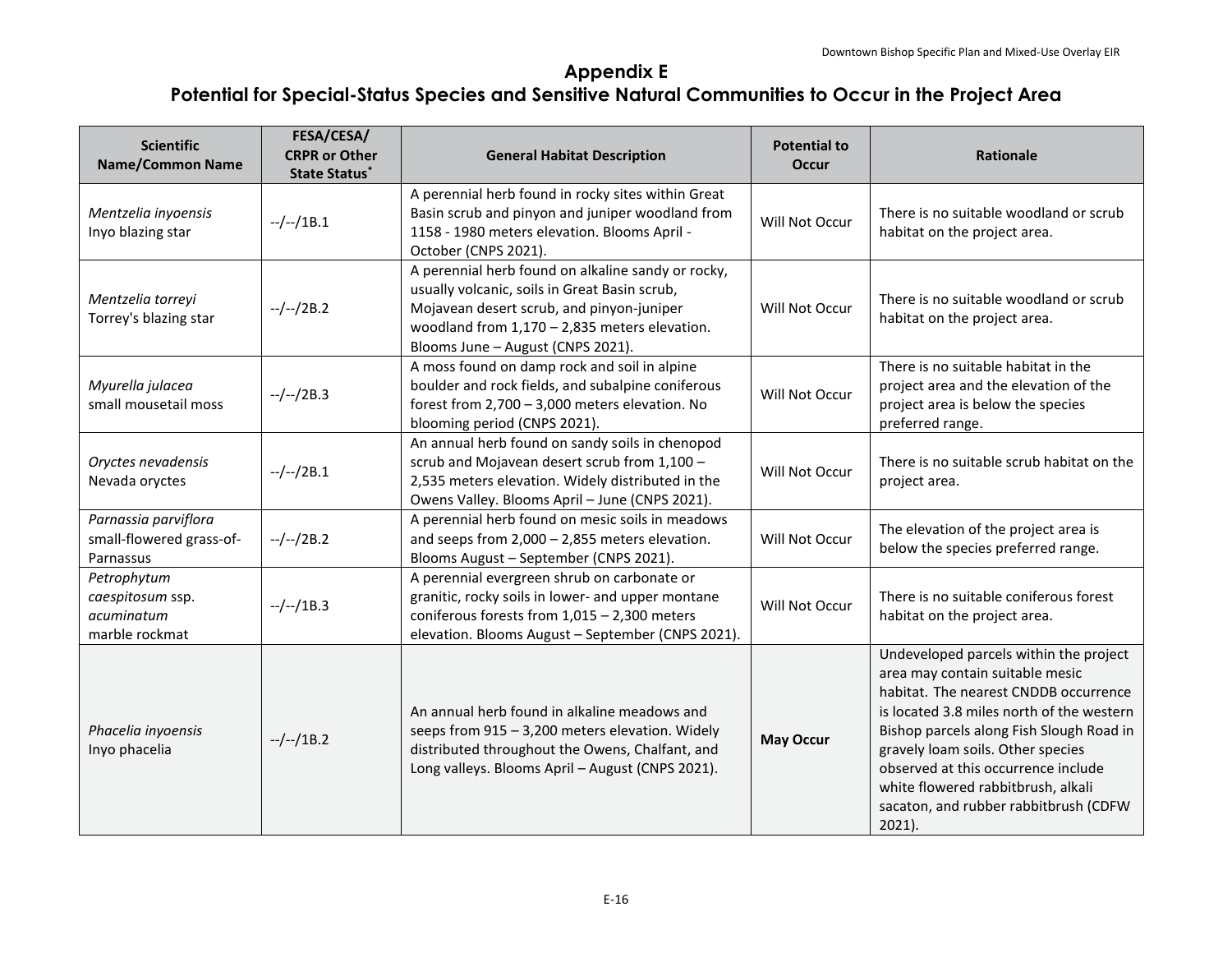| <b>Scientific</b><br><b>Name/Common Name</b>         | FESA/CESA/<br><b>CRPR or Other</b><br><b>State Status</b> * | <b>General Habitat Description</b>                                                                                                                                                                                                                     | <b>Potential to</b><br>Occur | <b>Rationale</b>                                                                                                                 |
|------------------------------------------------------|-------------------------------------------------------------|--------------------------------------------------------------------------------------------------------------------------------------------------------------------------------------------------------------------------------------------------------|------------------------------|----------------------------------------------------------------------------------------------------------------------------------|
| Plagiobothrys parishii<br>Parish's popcornflower     | $-/-/1B.1$                                                  | An annual herb found in mesic alkaline microsites in<br>Great Basin scrub and Joshua tree woodland from<br>750 - 1,400 meters elevation. Widely distributed in<br>the Owens Valley. Blooms March - June<br>(November) (CNPS 2021).                     | Will Not Occur               | There is no mesic Joshua tree woodland<br>or scrub habitat on the project area.                                                  |
| Poa lettermanii<br>Letterman's blue grass            | $-/-/2B.3$                                                  | A perennial herb found on sandy or rocky soils in<br>alpine boulder and rock fields from 3,500 - 4,265<br>meters elevation. Blooms July - August (CNPS<br>$2021$ ).                                                                                    | Will Not Occur               | The elevation of the project area is<br>below the species preferred range.<br>There is no alpine habitat on the project<br>area. |
| Pohlia tundrae<br>tundra thread moss                 | $-/-/2B.3$                                                  | A moss found on gravelly, damp soil in alpine<br>boulder and rock fields from 2,700 - 3,000 meters<br>elevation. No blooming period (CNPS 2021).                                                                                                       | Will Not Occur               | The elevation of the project area is<br>below the species preferred range.<br>There is no alpine habitat in the project<br>area. |
| Potamogeton robbinsii<br>Robbins' pondweed           | $-/-/2B.3$                                                  | A perennial, aquatic rhizomatous herb found in<br>deep water, lakes, marshes and swamps from 1,530<br>- 3,300 meters elevation. Blooms July - August<br>(CNPS 2021).                                                                                   | Will Not Occur               | There is no suitable deep water aquatic<br>habitat on the project area.                                                          |
| Potentilla morefieldii<br>Morefield's cinquefoil     | $-/-/1B.3$                                                  | A perennial herb found on carbonate substrates in<br>alpine boulder and rock fields from $3,265 - 4,000$<br>meters elevation. Blooms July - September (CNPS<br>$2021$ ).                                                                               | Will Not Occur               | The elevation of the project area is<br>below the species preferred range.<br>There is no alpine habitat in the project<br>area. |
| Ranunculus<br>hydrocharoides<br>frog's-bit buttercup | $-/-/2B.1$                                                  | A perennial aquatic herb found in permanently<br>inundated freshwater marshes and swamps from<br>1,100 - 2,700 meters elevation. Blooms (May) June<br>- September (CNPS 2021).                                                                         | Will Not Occur               | There is no suitable marsh or swamp<br>habitat on the project area.                                                              |
| Sabulina stricta<br>bog sandwort                     | $-/-/2B.3$                                                  | A perennial herb found in alpine boulder and rock<br>fields, alpine dwarf scrub, and meadows, and seeps<br>from 2,440 - 3,960 meters elevation. Blooms July -<br>September (CNPS 2021).                                                                | Will Not Occur               | The elevation of the project area is<br>below the species preferred range.<br>There is no alpine habitat in the project<br>area. |
| Sarcobatus baileyi<br>Bailey's greasewood            | $-/-/2B.3$                                                  | A perennial deciduous shrub found in alkaline<br>microsites in dry lakes, washes, and roadsides in<br>chenopod scrub from $1,500 - 1,600$ meters<br>elevation. Known from the Fish Lake Valley and the<br>Coso Range. Blooms April - July (CNPS 2021). | Will Not Occur               | There is no suitable scrub habitat on the<br>project area and the project area is<br>outside of this species known range.        |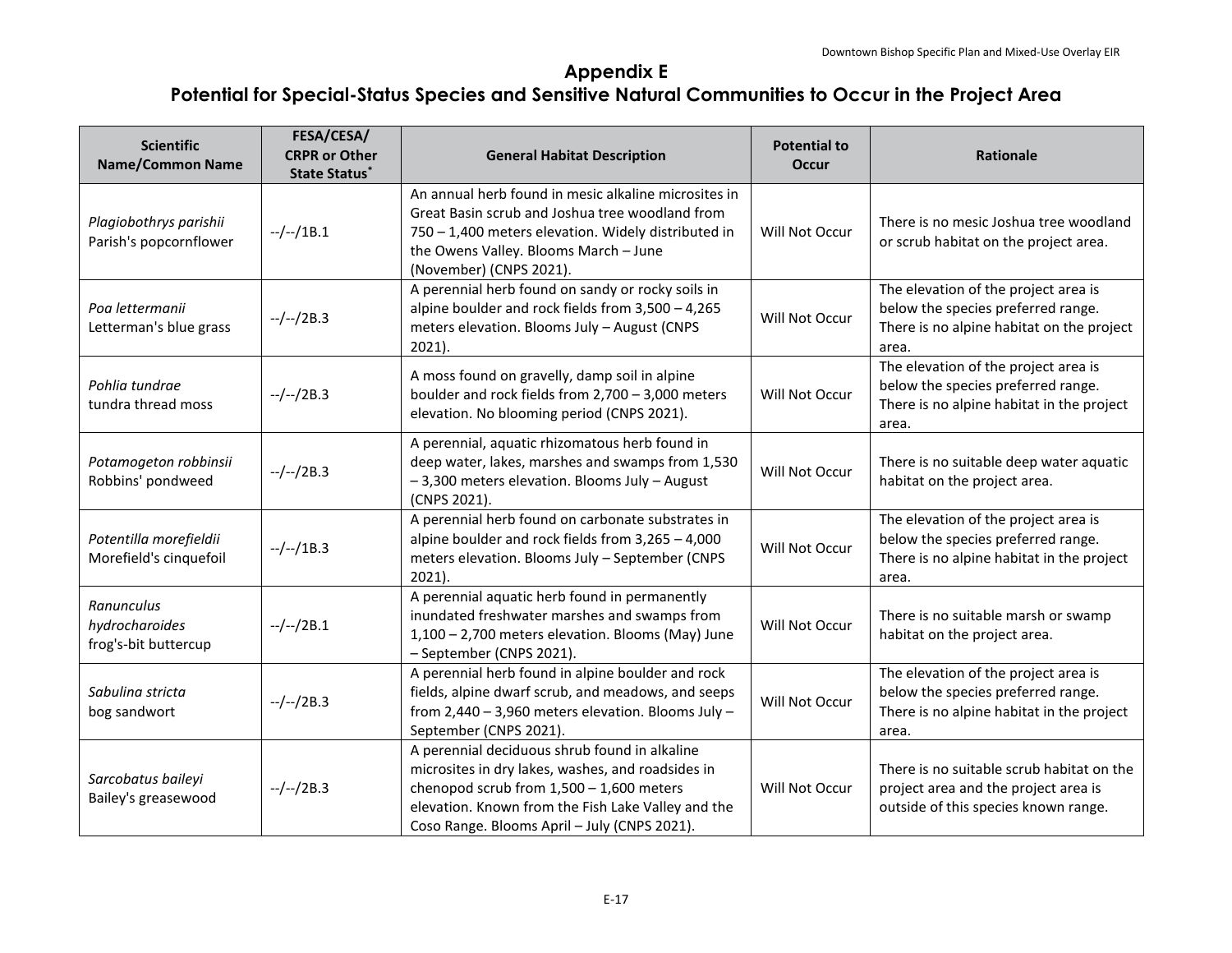| <b>Scientific</b><br><b>Name/Common Name</b>                            | FESA/CESA/<br><b>CRPR or Other</b><br><b>State Status</b> * | <b>General Habitat Description</b>                                                                                                                                                                                                                                      | <b>Potential to</b><br><b>Occur</b> | <b>Rationale</b>                                                                                                                                                                                                                                                                                                                                                                                                                                                           |
|-------------------------------------------------------------------------|-------------------------------------------------------------|-------------------------------------------------------------------------------------------------------------------------------------------------------------------------------------------------------------------------------------------------------------------------|-------------------------------------|----------------------------------------------------------------------------------------------------------------------------------------------------------------------------------------------------------------------------------------------------------------------------------------------------------------------------------------------------------------------------------------------------------------------------------------------------------------------------|
| Sidalcea covillei<br><b>Owens Valley</b><br>checkerbloom                | $-$ /CE/1B.1                                                | A perennial herb found in mesic alkaline microsites<br>in chenopod scrub, meadows, and seeps from 1,095<br>-1,415 meters elevation. Widely distributed<br>throughout the Owens Valley. Blooms April - June<br>(CNPS 2021).                                              | <b>May Occur</b>                    | Undeveloped parcels within the project<br>boundaries may contain suitable mesic<br>habitat. There is one CNDDB occurrence<br>within the project boundaries. The<br>occurrence is on an undeveloped parcel<br>in the northeast of the project area in<br>an alkali meadow on the north side of<br>Yaney Street. There is an additional<br>occurrence 200 feet south of the<br>project area in an alkali meadow on the<br>Pauite-Shoshone Indian Reservation<br>(CDFW 2021). |
| Solorina spongiosa<br>fringed chocolate chip<br>lichen                  | $-/-/2B.2$                                                  | A crustose lichen found on moss mats in carbonate<br>substrates at seeps in subalpine coniferous forest.<br>No elevation range specified. Known from 1 location<br>on Mount Thompson. No blooming period (CNPS<br>2021).                                                | Will Not Occur                      | There is no subalpine coniferous forest<br>in the project area.                                                                                                                                                                                                                                                                                                                                                                                                            |
| Sphenopholis obtusata<br>prairie wedge grass                            | $-/-/2B.2$                                                  | A perennial herb found in mesic microsites in<br>cismontane woodlands and alkali seeps from 300 -<br>2,000 meters elevation. Blooms April - July (CNPS<br>$2021$ ).                                                                                                     | Will Not Occur                      | There is no suitable woodland or seep<br>habitat on the project area.                                                                                                                                                                                                                                                                                                                                                                                                      |
| Suaeda occidentalis<br>western seablite                                 | $-/-/2B.3$                                                  | An annual herb found in alkaline mesic microsites in<br>Great Basin scrub from $1,200 - 1,500$ meters<br>elevation. Blooms July - September (CNPS 2021).                                                                                                                | Will Not Occur                      | There is no suitable scrub habitat on the<br>project area.                                                                                                                                                                                                                                                                                                                                                                                                                 |
| Thelypodium<br>integrifolium ssp.<br>complanatum<br>foxtail thelypodium | $-/-/2B.2$                                                  | An annual or perennial herb found in alkaline or<br>subalkaline mesic microsites in seeps and Great<br>Basin scrub from 1,100 - 2,500 meters elevation.<br>Widely distributed in the northern Owens Valley<br>and Long Valley. Blooms June - October (CNPS<br>$2021$ ). | Will Not Occur                      | There is no suitable scrub or seep<br>habitat on the project area.                                                                                                                                                                                                                                                                                                                                                                                                         |
| Trichophorum pumilum<br>little bulrush                                  | $-/-/2B.2$                                                  | A perennial rhizomatous herb found on carbonate<br>substrates on riverbanks, bogs, fens, marshes,<br>swamps, and riparian scrub from 2,860 - 3,250<br>meters elevation. Blooms in August (CNPS 2021).                                                                   | Will Not Occur                      | The elevation of the project area is<br>below the species preferred range.                                                                                                                                                                                                                                                                                                                                                                                                 |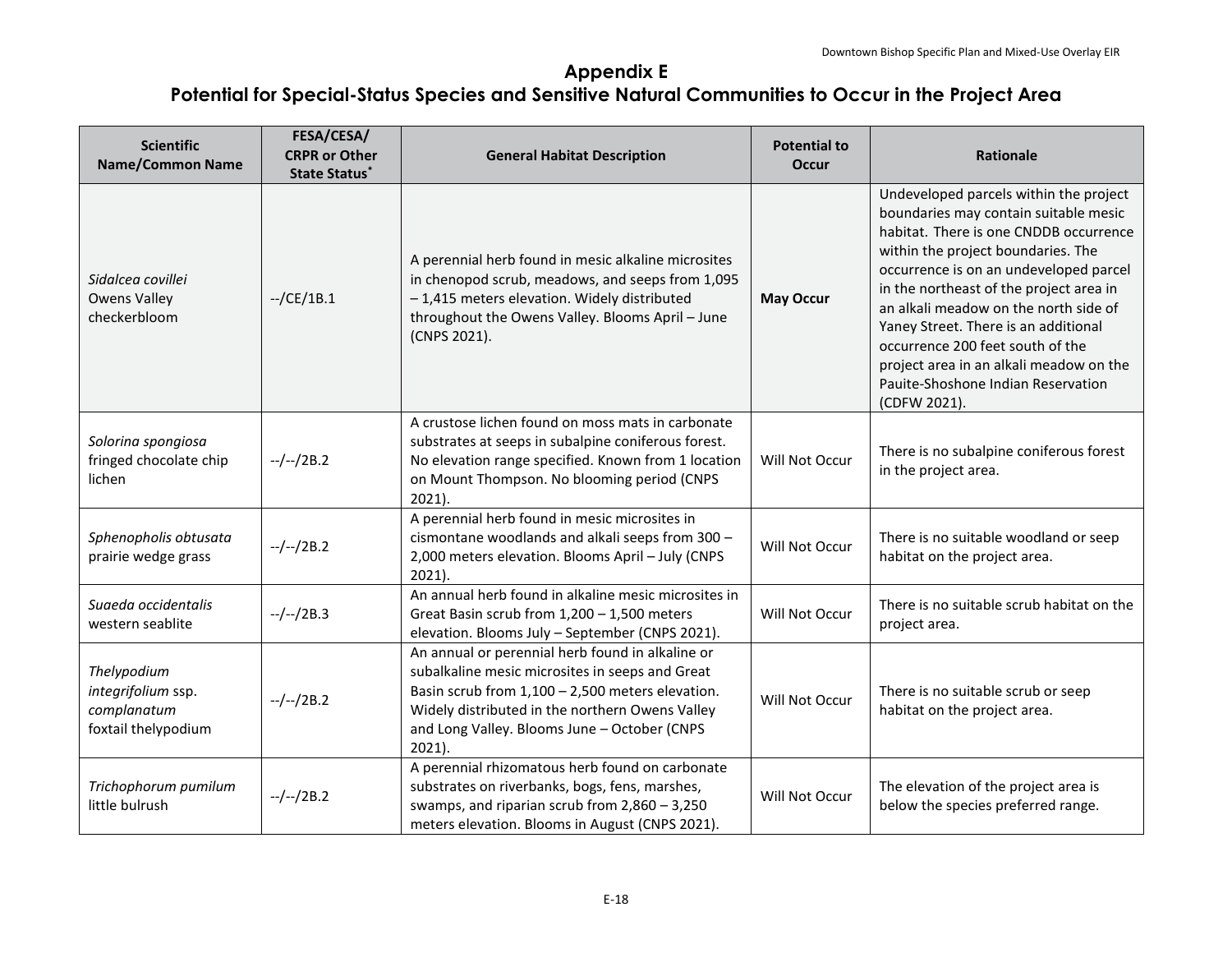| <b>Scientific</b><br><b>Name/Common Name</b>         | FESA/CESA/<br><b>CRPR or Other</b><br><b>State Status</b> * | <b>General Habitat Description</b>                                                                                                                                                                                                                                                                                                                                                                                                      | <b>Potential to</b><br><b>Occur</b> | <b>Rationale</b>                                                                                                                                                                                                                                                        |
|------------------------------------------------------|-------------------------------------------------------------|-----------------------------------------------------------------------------------------------------------------------------------------------------------------------------------------------------------------------------------------------------------------------------------------------------------------------------------------------------------------------------------------------------------------------------------------|-------------------------------------|-------------------------------------------------------------------------------------------------------------------------------------------------------------------------------------------------------------------------------------------------------------------------|
| Triglochin palustris<br>marsh arrow-grass            | $-/-/2B.3$                                                  | A perennial rhizomatous herb found in mesic<br>microsites in meadows, seeps, marshes, and<br>subalpine coniferous forests, and freshwater<br>marshes and swamps from $2,285 - 3,700$ meters<br>elevation. Blooms July - August (CNPS 2021).                                                                                                                                                                                             | Will Not Occur                      | The elevation of the project area is<br>below the species preferred range.                                                                                                                                                                                              |
| Viola pinetorum ssp.<br>grisea<br>grey-leaved violet | $-/-/1B.2$                                                  | A perennial herb found in meadows, seeps,<br>subalpine coniferous forest, and upper montane<br>coniferous forest from $1,500 - 3,400$ meters<br>elevation. Blooms April-July (CNPS 2021).                                                                                                                                                                                                                                               | Will Not Occur                      | There is no suitable meadow, seep, or<br>forest habitat in the project area and<br>the project area is outside of this<br>species known range. There are no<br>reported occurrences of this species in<br>the CNDDB within 10 miles of the<br>project area (CDFW 2021). |
| <b>Sensitive Natural</b><br><b>Communities</b>       |                                                             |                                                                                                                                                                                                                                                                                                                                                                                                                                         |                                     |                                                                                                                                                                                                                                                                         |
| Alkali Meadow                                        | $-/-/-/-.$                                                  | Alkali meadows occur in areas with a shallow water<br>table $(1 - 3$ meters deep) and alkaline soils (Sawyer<br>and Keeler 1995). Alkali meadows in Owens Valley<br>occur in a broad zone at the toe slopes of the giant<br>alluvial fans coming down the west side of Owens<br>Valley from the Sierra. Commonly present species<br>include sacaton, saltgrass, beardless wild rye, Baltic<br>rush, American licorice, and rabbitbrush. | <b>May Occur</b>                    | Undeveloped parcels within the project<br>area may contain this sensitive natural<br>community. Site specific surveys will<br>need to be conducted when specific<br>projects are proposed.                                                                              |
| Transmontane Alkali<br>Marsh                         | $-/-/-/-.$                                                  | The Transmontane Alkali Marsh plant community is<br>dominated primarily by Carex sp. and Juncus sp.<br>although other wetland obligates are also<br>occasionally present. These areas are inundated or<br>saturated with water throughout the winter and<br>spring. This plant community frequently occurs<br>around natural drainage channels, levees, and<br>irrigation ditches (The Nature Conservancy 1994).                        | <b>May Occur</b>                    | Undeveloped parcels within the project<br>area may contain this sensitive natural<br>community. Site specific surveys will<br>need to be conducted when specific<br>projects are proposed.                                                                              |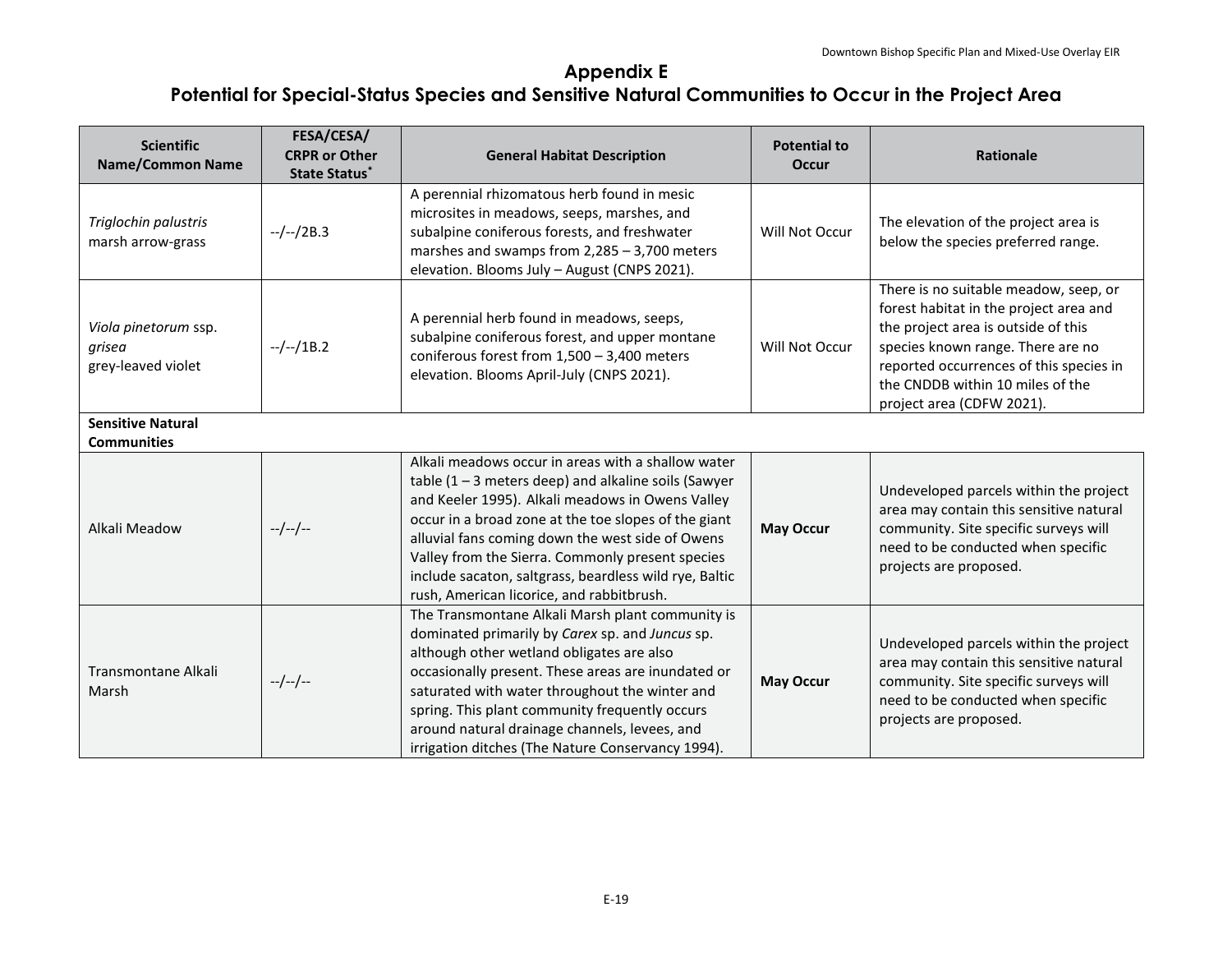| <b>Scientific</b><br>Name/Common Name | FESA/CESA/<br><b>CRPR or Other</b><br>State Status <sup>*</sup> | <b>General Habitat Description</b>                                                                                                                                                                                                                                                                                                                                                                                                      | <b>Potential to</b><br><b>Occur</b> | Rationale                                                                                                                                                                                  |
|---------------------------------------|-----------------------------------------------------------------|-----------------------------------------------------------------------------------------------------------------------------------------------------------------------------------------------------------------------------------------------------------------------------------------------------------------------------------------------------------------------------------------------------------------------------------------|-------------------------------------|--------------------------------------------------------------------------------------------------------------------------------------------------------------------------------------------|
| Water Birch Riparian<br>Scrub         | $-/-/-$                                                         | Water birch riparian scrub communities occur along<br>intermittently saturated stream banks, alluvial<br>terraces, and seeps. Soils are generally alluvial and<br>range from fairly shallow, finely textured to gravelly<br>and bouldery sands and loams. Water birch (Betula<br>occidentalis) is dominant or co-dominant in the tall<br>shrub or low tree canopy with other riparian species<br>present in the understory (CNPS 2021). | <b>May Occur</b>                    | Undeveloped parcels within the project<br>area may contain this sensitive natural<br>community. Site specific surveys will<br>need to be conducted when specific<br>projects are proposed. |

Note: Shading indicates a species with the potential to occur in the Project Area; these species are evaluated in detail in the body of the report.

\* FESA=Federal Endangered Species Act; CESA=California Endangered Species Act; FE – FESA endangered; FT – FESA threatened; FC – FESA candidate; FD – FESA delisted; SE – CESA endangered; ST – CESA threatened; FP – Fully Protected; SSC – state species of special concern; CRPR – California Rare Plant Rank (see definitions of CRPR rankings below) CNPS ratings:

1A = Presumed extirpated in California and rare elsewhere

1B = Rare, threatened, or endangered in California and elsewhere

1B.1 = Seriously endangered in California (over 80% of occurrences threatened / high degree and immediacy of threat)

1B.2 = Fairly endangered in California (20-80% occurrences threatened)

1B.3 = Not very endangered in California (fewer than 20% of occurrences threatened)

2B = Rare, threatened, or endangered in California but more common elsewhere.

2B.1 = Seriously endangered in California (over 80% of occurrences threatened / high degree and immediacy of threat)

2B.2 = Fairly endangered in California (20-80% occurrences threatened)

2B.3 = Not very endangered in California (fewer than 20% of occurrences threatened)

Global and State rankings in descending order of sensitivity (1=critically imperiled; 5=demonstrably secure).

\*\*Denotes which set of parcels (Independence, Bishop, Lone Pine) the species was identified as having the potential to in occur based on the USFWS, CNPS, and CNDDB searches for each set of parcels.

Status in the Project Area is assessed as follows. **Will Not Occur**: Species is either sessile (i.e., plants) or so limited to a particular habitat that it cannot disperse on its own and/or habitat suitable for its establishment and survival does not occur in the Project Area; **Not Expected**: Species moves freely and might disperse through or across the Project Area, but suitable habitat for residence or breeding does not occur in the Project Area, potential for an individual of the species to disperse through or forage in the site cannot be excluded with 100% certainty; **Presumed Absent:** Habitat suitable for residence and breeding occurs in the Project Area; however, focused surveys conducted for the current project were negative; **May Occur**: Species was not observed on the site and breeding habitat is not present but the species has the potential to utilize the site for dispersal; **High**: Habitat suitable for residence and breeding occurs in the Project Area and the species has been recorded recently in or near the Project Area, but was not observed during surveys for the current project; **Present**: The species was observed during biological surveys for the current project and is assumed to occupy the Project Area or utilize the Project Area during some portion of its life cycle.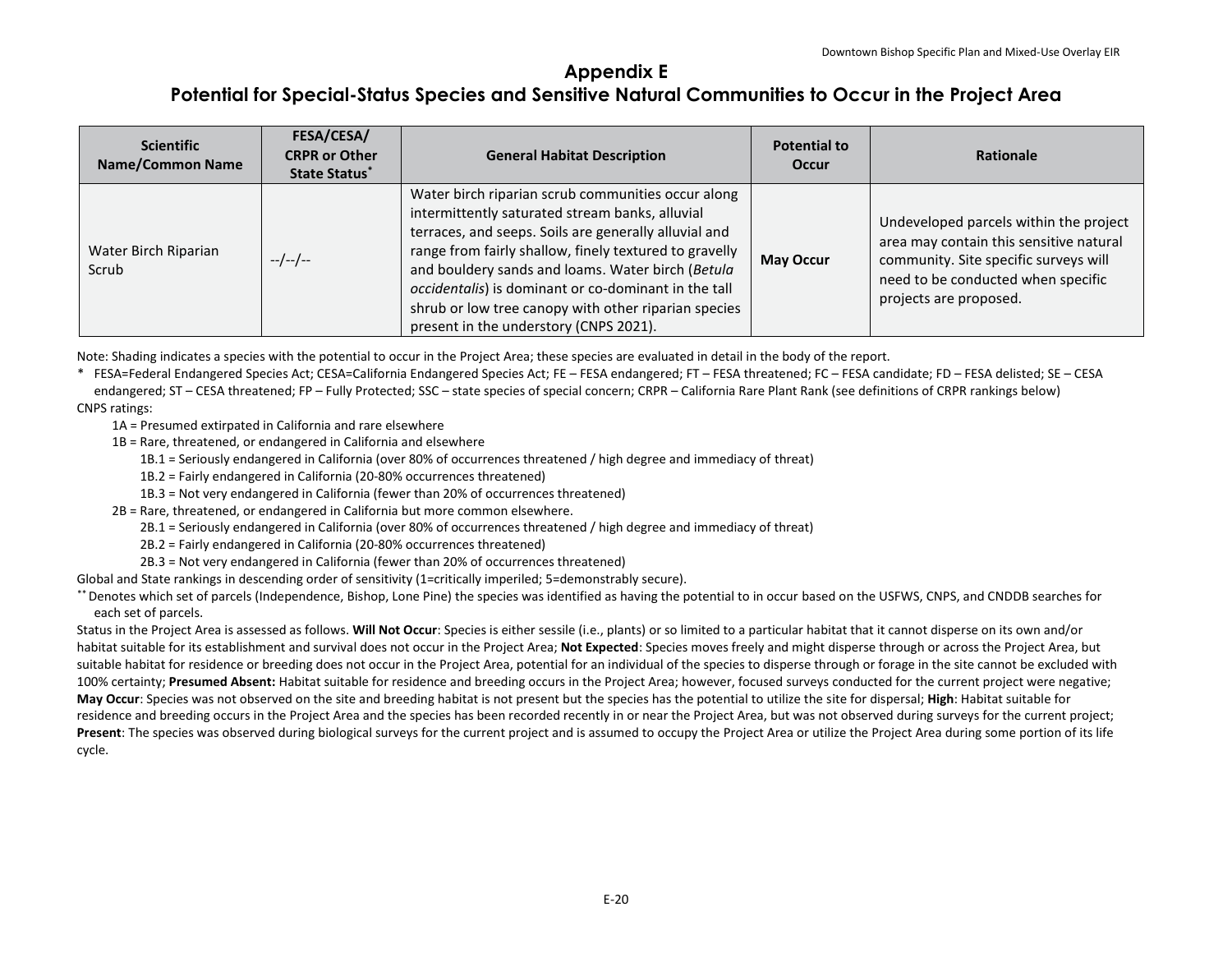#### **REFERENCES**

- B. G. Baldwin, D. H. Goldman, D. J. Keil, R. Patterson, T. J. Rosatti, & D. H. Wilken. 2012. The Digital Jepson Manual: Vascular Plants of California, Second Edition, Thoroughly Revised and Expanded. University of California Press. http://www.jstor.org/stable/10.1525/j.ctt1pn9sv.
- Bolster, B.C., editor. 1998. Terrestrial Mammal Species of Special Concern in California. Draft Final Report prepared by P.V. Brylski, P.W. Collins, E.D. Pierson, W.E. Rainey and T.E. Kucera. Report submitted to California Department of Fish and Game Wildlife Management Division, Nongame Bird and Mammal Conservation Program for Contract No. FG3146WM.
- California Department of Fish and Wildlife (CDFW). 2021. California Department of Fish and Wildlife, Natural Diversity Database Biogeographic Data Branch. Sacramento, California. Last accessed online November 1, 2021
	- 2012. Staff Report on Burrowing Owl Mitigation. March 7.

1994. Staff Report regarding Mitigation for Impacts to Swainson's Hawks (*Buteo swainsoni*) in the Central Valley of California. November 8, 1994.

- California Native Plant Society, Rare Plant Program (CNPS). 2021. Inventory of Rare and Endangered Plants (online edition, v8-02). California Native Plant Society, Sacramento, CA. Website http://www.rareplants.cnps.org [accessed November 1, 2021].
- Estep, J. A. 1989. Biology, movements, and habitat relationships of the Swainson's Hawk in the Central Valley of California, 1986-87. Calif. Dept. Fish and Game, Nongame Bird and Mammal Sec. Rep., 52pp.

Garrison, Barrett. 1990. "Birds of North America 414", pg 1-27. Bank swallow Riparia riparia.

iNaturalist. 2021. Bishop Observations. Available online at: https://www.inaturalist.org/observations.

- Moriarity, K.M., W.J. Zielinski, A.G. Gonzales, T.E. Dawson, K.M. Boatner, C.A. Wilson, F.V. Schlexer, K.L. Pilgrim, J.P. Copeland, and M.K. Schwartz. 2009. Wolverine confirmation in California after nearly a century: native or long distance migrant? Northwest Science 83: 154-162.
- Moyle, P.B., R.M. Yoshiyama, J.E. Williams, and E.D. Wikramanayake. 1995. Fish species of special concern of California. 2nd edition. California Department of Fish and Game, Inland Fisheries Division, Rancho Cordova, CA 272p.
- Nelson, F., Morrison, M., Lopez, R., Smeins, F., & Silvy, N. (2006). ECOLOGY OF OWENS VALLEY VOLE (MICROTUS CALIFORNICUS VALLICOLA). Western North American Naturalist, 66(4), 529-534. Retrieved July 21, 2021, from http://www.jstor.org/stable/41717562.
- Nial KR, Drizd L and Voorhies KJ (2019) Butterflies Across the Globe: A Synthesis of the Current Status and Characteristics of Monarch (Danaus plexippus) Populations Worldwide. Front. Ecol. Evol. 7:362. doi: 10.3389/fevo.2019.00362.